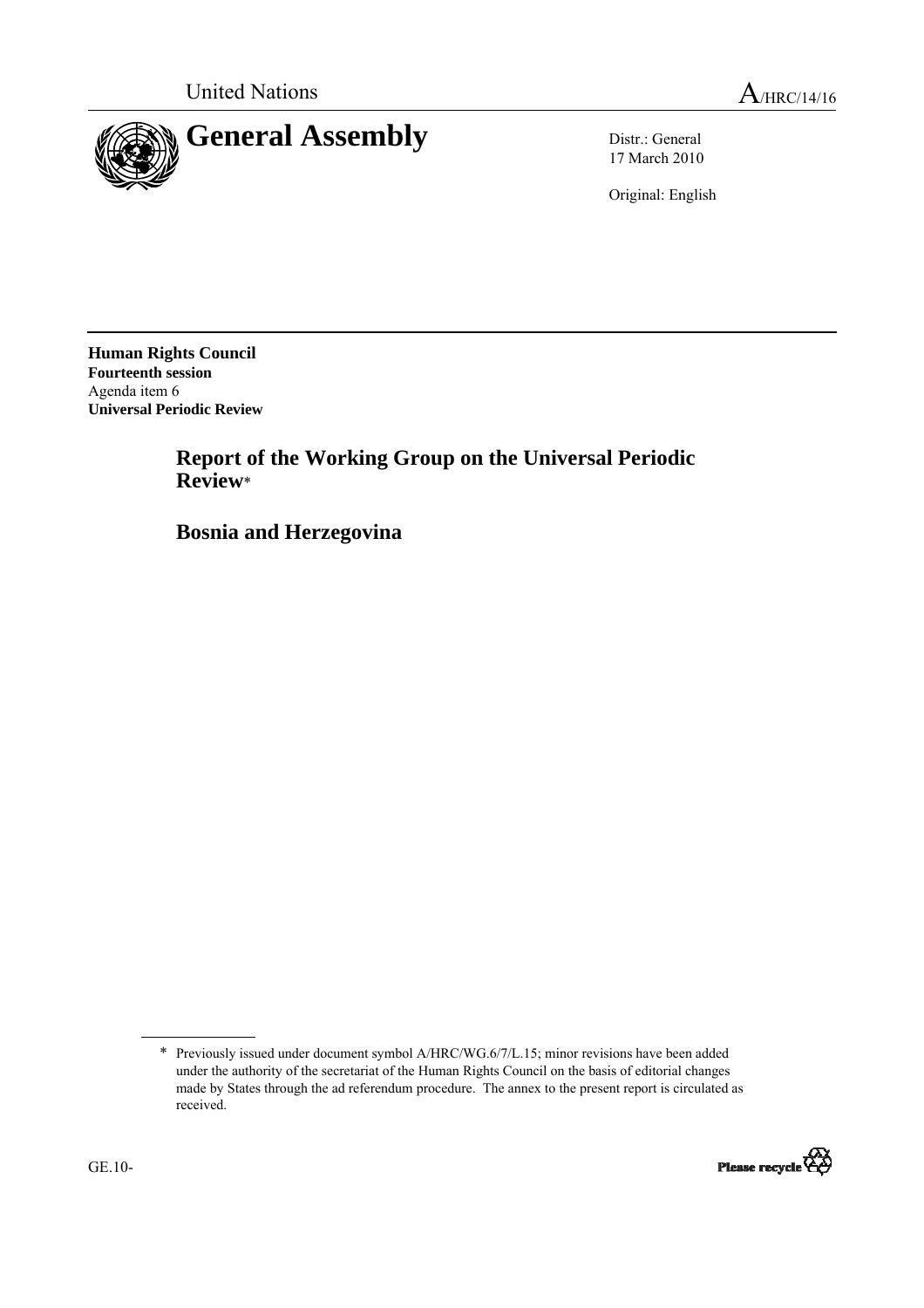# Contents

|       |    |             | Paragraphs | Page |
|-------|----|-------------|------------|------|
|       |    |             | $1 - 4$    | 3    |
|       |    |             | $5 - 89$   | 3    |
|       |    | $A_{\cdot}$ | $6 - 27$   | 3    |
|       |    | B.          | 28-89      | 6    |
|       | П. |             | $90 - 91$  | 14   |
| Annex |    |             |            |      |
|       |    |             |            |      |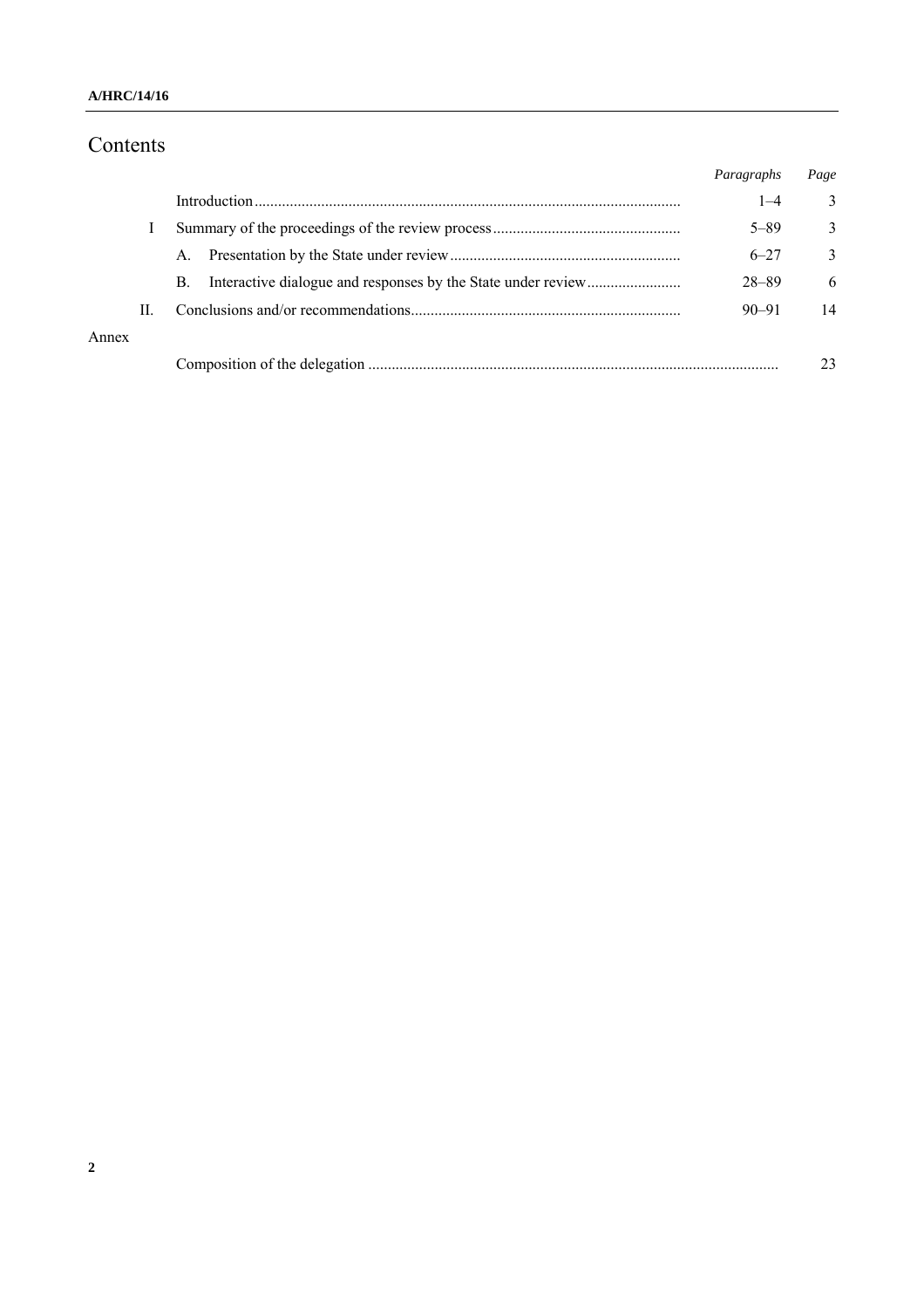## **Introduction**

1. The Working Group on the Universal Periodic Review, established in accordance with Human Rights Council resolution 5/1, held its seventh session from 8 to 19 February 2010. The review of Bosnia and Herzegovina was held at the 16th meeting, on 17 February 2010. The delegation of Bosnia and Herzegovina was headed by the Minister of Human Rights and Refugees, Safet Halilović. At its 17th meeting, held on 19 February 2010, the Working Group adopted the report on Bosnia and Herzegovina.

2. On 7 September 2009, the Human Rights Council selected the following group of rapporteurs (troika) to facilitate the review of Bosnia and Herzegovina: Slovenia, Nigeria and Belgium.

3. In accordance with paragraph 15 of the annex to resolution 5/1, the following documents were issued for the review of Bosnia and Herzegovina:

(a) A national report submitted/written presentation made in accordance with paragraph 15 (a) (A/HRC/WG.6/7/BIH/1);

A compilation prepared by the Office of the United Nations High Commissioner for Human Rights (OHCHR) in accordance with paragraph 15 (b) (A/HRC/WG.6/7/BIH/2);

(c) A summary prepared by OHCHR in accordance with paragraph 15 (c) (A/HRC/WG.6/7/BIH/3).

4. A list of questions prepared in advance by Denmark, Latvia, Sweden, the Czech Republic, Germany, the United Kingdom of Great Britain and Northern Ireland, Argentina and the Netherlands was transmitted to Bosnia and Herzegovina through the troika. Those questions are available on the extranet of the universal periodic review.

## **I. Summary of the proceedings of the review process**

5. During the interactive dialogue, 47 delegations made statements. Recommendations made during the dialogue are found in section II of the present report.

#### **A. Presentation by the State under review**

6. In his introductory statement, the Minister for Human Rights and Refugees, Safet Halilović, emphasized the full commitment of Bosnia and Herzegovina to its international obligations in the field of human rights, through constant efforts to ensure that certain issues involving human rights were regulated by means of the adoption of appropriate legislation, but also through the adoption and immediate implementation of international treaties, both multilateral and bilateral.

7. He noted that Bosnia and Herzegovina was perhaps unique because its Constitution was part of a peace treaty known as the Dayton Peace Agreement. The State was established with two asymmetrically arranged entities. One entity, called the Federation of Bosnia and Herzegovina, is extremely decentralized, with 10 cantons, each of which has full legislative power; and another entity, called the Republic of Srpska, is centralized, and legislative powers are only at the entity level. This may be one of the reasons why the process of harmonizing laws with international conventions in Bosnia and Herzegovina is occasionally very complex.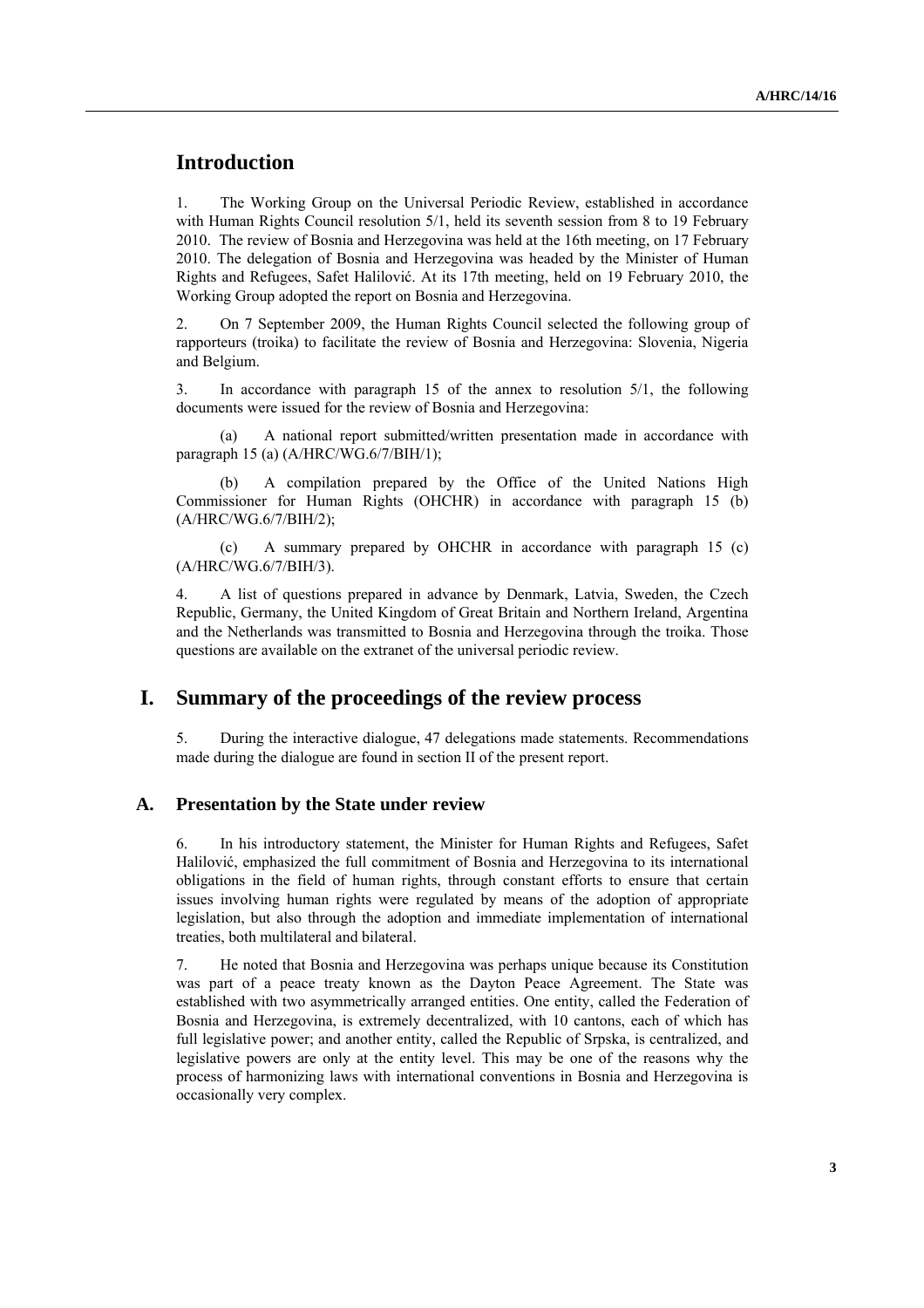8. Over the past few months, progress has continued in incorporating new international instruments that set out prerequisites and responsibilities in the protection of particularly vulnerable categories of the population. Thus, the Convention for the Protection of Persons with Disabilities was ratified in December 2009. Procedures for the ratification of the European Convention on Access to Official Documents and the Optional Protocol to the International Covenant on Economic, Social and Cultural Rights are in progress.

9. Bosnia and Herzegovina has adopted the Law on Prohibition of Discrimination, which created the legislative mechanism necessary for combating discrimination, and efforts are now under way to widely disseminate the Law with a view to its improved implementation. The already established national model for monitoring violence against children, which was implemented on the basis of standards set by the Convention on the Rights of the Child and the Optional Protocols thereto, is a good example. This national model has resulted in the establishment of information software and models, and enables the country to plan priorities for future activities by relevant institutions in combating violence against children.

10. Processes related to transitional justice and activities regarding the drafting of the Law on the Rights of Victims of Torture and Civilian Victims of War have been intensified, and a working draft of the Law has been completed. The Strategy for Transitional Justice is under preparation, which will set out the preconditions for the realization of the right to compensation of damages caused by war and the right to certain social benefits, or, rather, the right of victims to receive financial compensation. This activity is supported by the United Nations Development Programme.

11. An action plan to guarantee the rights of persons with disabilities is currently being prepared, as is the decision to appoint a Council for Persons with Disabilities. The Council will, naturally, include representatives of disabled persons' associations.

12. The functioning of the Council for National Minorities has been secured, not only at the national level, but also at the level of the Entities, with the participation of representatives of all minorities living in Bosnia and Herzegovina.

13. There is a single Ombudsman for the State, together with two other Ombudsman institutions for the respective entities. The Entity Ombudsman has been abolished, and now the process of unifying those institutions into a single entity at the State level is in progress.

14. The Institute for Missing Persons exists in Bosnia and Herzegovina and is fully functional. It provides support for the finding of missing persons. At the same time, a solution for the establishment of a State fund to help families of missing persons in Bosnia and Herzegovina, so as to provide uniform social support for the families of missing persons, is being considered.

15. The process of harmonizing the Strategy for Social Inclusion has been intensified, leading to a comprehensive process of harmonizing social priorities in the areas of social protection for the purposes of employment, education, health care, improvement of the status of families with children, pension policy and the status of persons with disabilities.

16. In collaboration with the United Nations Development Fund for Women, the drafting of a planning document that will address the needs of the survivors of war crimes and sexual violence has been initiated. The plans also include the adoption of new strategies and other planning documents for the period 2010-2014, and planning periods are being coordinated with the National Programme implemented in collaboration with the United Nations Children's Fund.

17. Bosnia and Herzegovina has already adopted the Code of Ethics for Investigations including Children, the Strategy for Prevention of Violence against Children and the Strategy for Combating Juvenile Delinquency.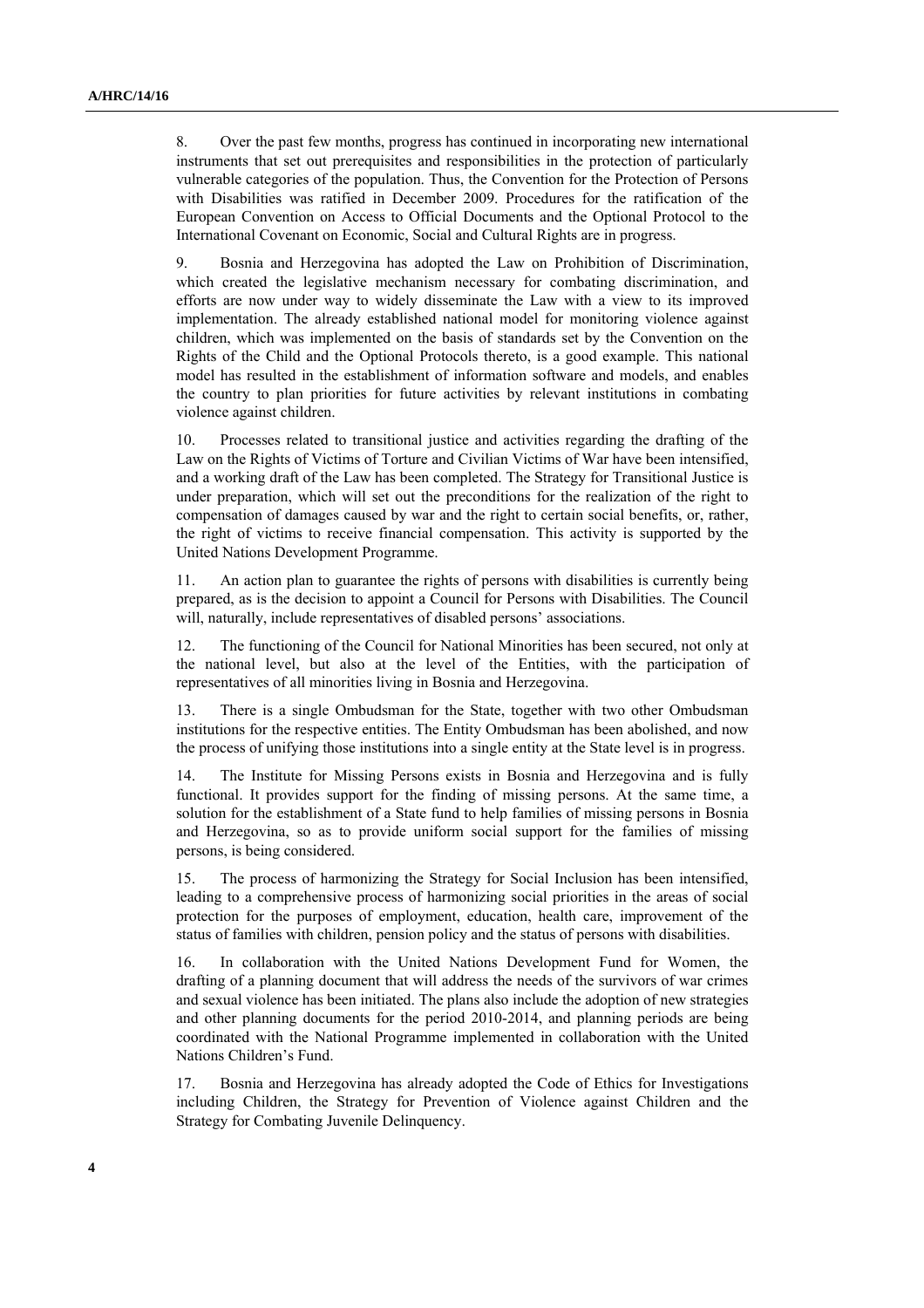18. Over the past two years, special protection programmes have been implemented in direct partnership with the non-governmental organization sector, which has secured the sustainable protection of children and women victims of trafficking. The country has managed to secure funding for the implementation of individual integration programmes in the amount of approximately 65,000 euros, and the Council of Ministers has adopted an action plan to monitor the implementation of recommendations made by the United Nations **Committee** 

19. Judicial reform has been carried out to ensure the independence of judicial and prosecutorial functions, and the High Judicial and Prosecutorial Council has been established. But a real problem lies in the system for financing the judiciary through 13 different budgets, ranging from entity to cantonal budgets. Two entity training centres for judges and prosecutors have been established, and there is also a centre for the education of State civil servants under the State Service Agency.

20. The right to privacy, marriage and family life are guaranteed in the Constitution. In the not-too-distant past of Bosnia and Herzegovina, freedom of movement was a serious problem. But the state of security is satisfactory at this point, and incidents related to threats to freedom of movement are rare.

21. Although there is no trade union organization at the level of the State, the right of all employees to organize through unions is guaranteed. Over the past few years, significantly more resources for reconstruction and infrastructure have been allocated at the State level. In 2009 alone, with a view to the creation of conditions for the sustainable return of refugees and displaced persons, investments amounted to approximately 70 million euros.

22. A programme has been adopted to resolve the housing problems of the Roma, as the largest minority. The Revised Action Plan for Roma Education envisages measures to increase the presence of Roma children in schools and measures to decrease the school dropout rates of Roma children.

23. Concerning the Sejdić-Finci case, in which the European Court for Human rights found a violation of the applicant's right to run in elections for members of the Presidency and the right to run in elections for the House of Peoples of the Parliamentary Assembly, the general opinion is that the judgment of the European Court must be respected and that the Constitution must be amended to guarantee the rights of national minorities and others. Following such changes in the Constitution, the Election Law should be changed accordingly. A plan of action for the forthcoming changes to the Constitution and the Election Law is under preparation.

24. Regarding the independence of the media and freedom of expression, particularly the independence of the Communications Regulatory Agency, most media are privately owned, and there is little room for discussions about possible threats to freedom of speech and of reporting. The Law on Communications regulates the issue of the structure and management of the Communications Regulatory Agency as an independent regulatory body.

25. The statement highlighting the existence of ethnically segregated schools is correct, although it refers only to some of the cantons in the Federation of Bosnia and Herzegovina (two cantons, in fact). Under the Constitution of the Federation of Bosnia and Herzegovina, education falls within the sole competence of the cantons. In the two cantons with segregated schools, the argument offered is that this is the way to protect the right to language, culture and identity of the smallest constituent people. So far, the country has not been able to find a solution to the problem of two schools under the same roof or the issue of segregation of children by ethnicity.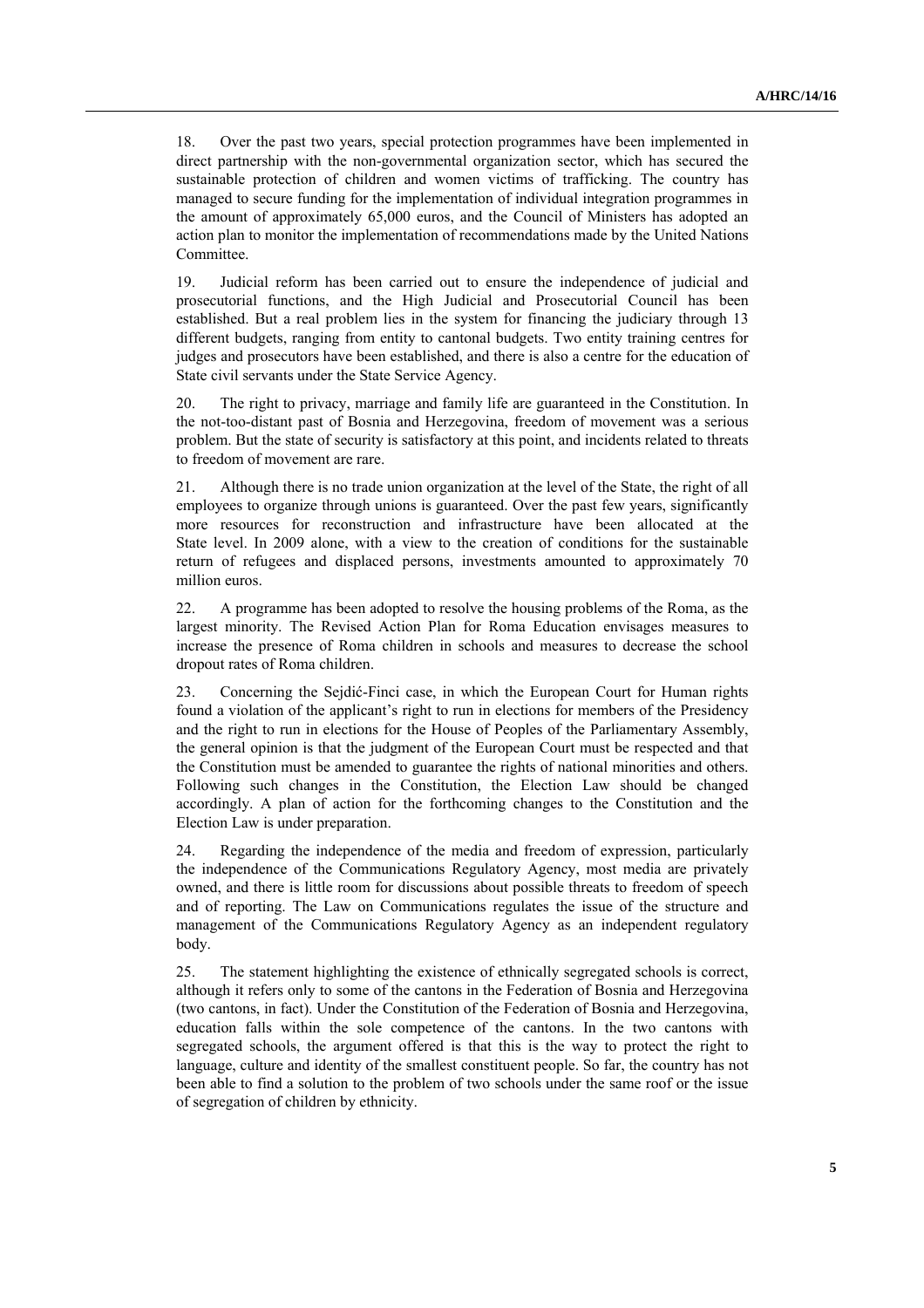26. In 2007, the Council of Ministers signed an agreement on cooperation with the nongovernmental organization sector.

27. Constitutional amendments are a matter of priority, and the country has also made progress in the protection of human rights, by acceding to a considerable number of international conventions and human rights protection documents, adopting the necessary legislation and other documents related to human rights, drafting and adopting several strategies, and establishing institutions to provide support and protection for its citizens.

#### **B. Interactive dialogue and responses by the State under review**

28. During the interactive dialogue, 47 delegations made statements. A number of delegations commended Bosnia and Herzegovina for having cooperated with international human rights monitoring mechanisms and for its efforts to bring domestic legislation into conformity with international human rights treaties.

29. Algeria referred to the scourge of land mines and other explosives of war, which hampered the return of refugees and internally displaced persons to their homes. Algeria requested information about the discrimination referred to in the Constitution, as highlighted by the Committee on the Elimination of Racial Discrimination. It also asked about the case involving six Algerian nationals who had been transferred to Guantánamo in violation of a decision by the highest court on human rights. Algeria made recommendations.

30. Morocco welcomed the commitment to improving the protection of human rights, especially those of vulnerable groups, including in legislative terms. It was pleased at the adoption and implementation of plans and programmes to enhance the promotion and protection of children's rights. It highlighted the efforts in the area of disabilities and inquired about the additional measures that were being taken under the national plan. It raised the issue of domestic violence, especially against women. Morocco made recommendations.

31. Slovenia welcomed the ratification of major human rights instruments and called for sustained efforts to ensure their implementation. It was concerned about incompatibilities between domestic legislation and the European Convention on Human Rights. It requested information about steps to be taken to amend electoral legislation, and an assessment regarding the situation of the media and human rights defenders. It noted that the implementation of the law on minorities should be improved and that constitutional changes should be adopted to ensure access for minorities to all political functions. It regretted the fact that State-level Ombudsmen were not fully operational. Regarding refugees and internally displaced persons, it noted recent achievements and requested information about measures to secure social rights. It highlighted that domestic violence, especially against women, remained widespread. Slovenia made recommendations.

32. France welcomed the announcement made by the delegation that it would take measures, in accordance with the Finci decision, to ensure access for all citizens, especially those belonging to minorities, to elective functions and to implement the decision in the 2010 election. France asked about the measures taken in general to fight against racial and ethnic discrimination and to guarantee the full enjoyment of the right to freedom of expression. France made recommendations.

33. Belarus welcomed the adoption of numerous strategies and programmes to ensure the protection of women and address gender issues, and in the areas of combating domestic violence, combating human trafficking, and illegal migration. It noted the law banning fascist organizations and the use of their symbols. It noted the obstacles to the protection of children's rights and the difficulties of implementing the recommendations of the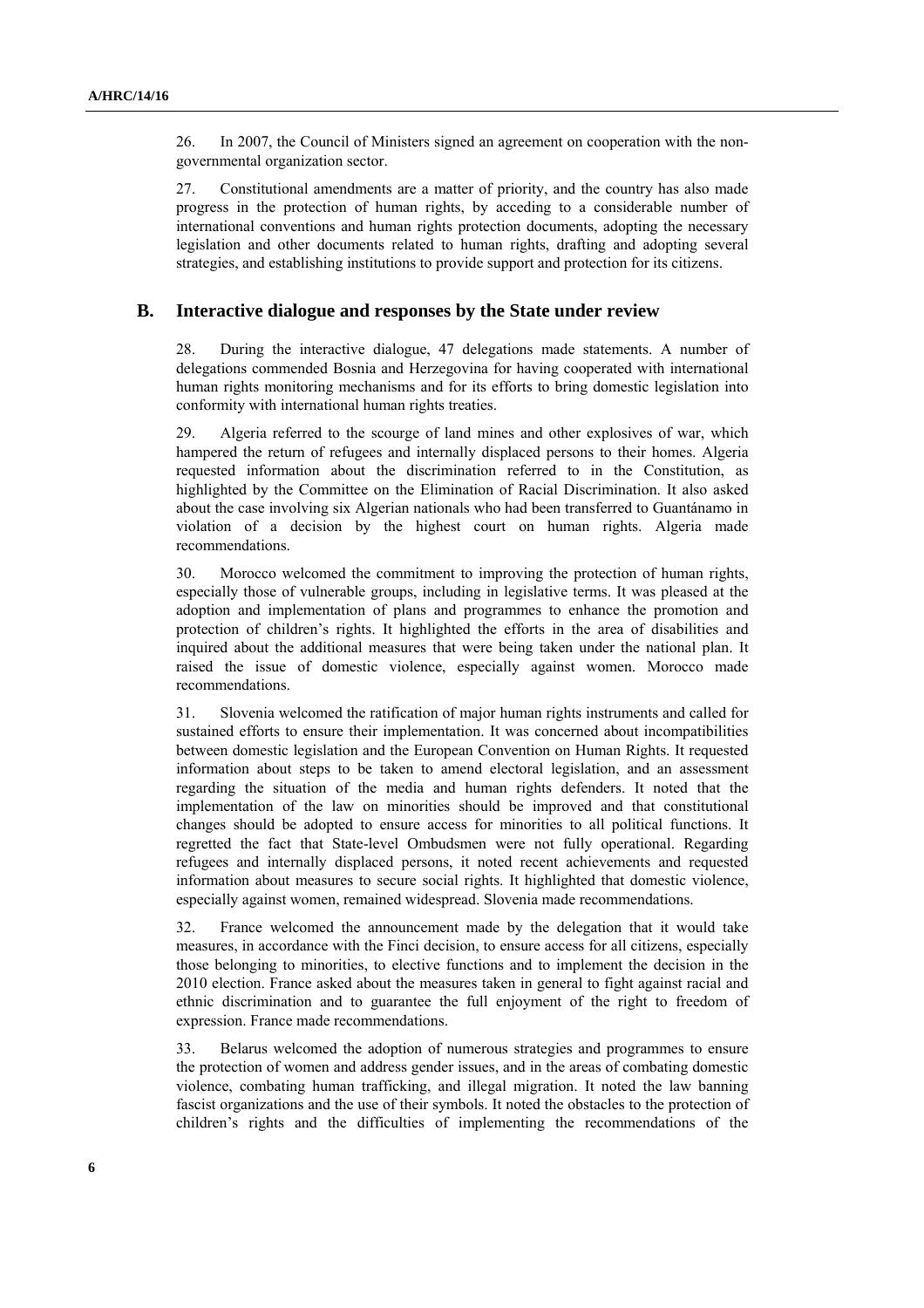Committee on the Rights of the Child regarding the adoption of children. Belarus asked what legislative measures had been taken to combat human trafficking and whether such crimes were criminally punishable. Belarus made recommendations.

34. Malaysia acknowledged the commitment of Bosnia and Herzegovina to human rights, despite constraints in many crucial areas. It noted with pleasure efforts to improve socio-economic development, poverty reduction, public health care, education and gender equality. Malaysia made recommendations.

35. Poland welcomed the adoption of strategies to fight corruption and organized crime, and looked forward to the adoption by the Parliamentary Assembly of the Law on Combating Corruption. It expressed concern about a number of cases involving violations of journalists' rights and freedom of the media, as well as brutal attacks against them. It requested information about the measures that the Government intended to take to protect freedom of the press and the media. Poland made recommendations.

36. Norway expressed concern about the segregation policy in the school system, especially in the Federation of Bosnia and Herzegovina, where the model of "two schools under one roof" still existed. Norway expressed concern about the continued efforts of the government of the Republika Srpska to try to control civil society. Norway commended the adoption of the Law on Gender Equality. Norway expressed concern about the Government's lack of commitment with regard to ensuring freedom of assembly and association for the lesbian, gay, bisexual and transgender communities. Norway made recommendations.

37. The Czech Republic referred to the fight against discrimination, the protection of the rights of returning refugees and internally displaced persons, and criminal provisions on hate speech and crimes. It made recommendations.

38. Spain asked whether there was a plan to establish an educational system that eliminated segregation and would permit mixed education to integrate all communities. It also inquired about the remedies that the Government intended to apply to the legal situation of Bosnian citizens who were not eligible to run for public office if they did not belong to one of the three constituencies (Bosniak, Croat or Serb). Spain made recommendations.

39. China noted with appreciation the constitution of various cantons in the Federation to promote the rights of its people. It acknowledged efforts to improve the situation of refugees and internally displaced persons and the human rights situation of women, children and the elderly. It noted the efforts made to guarantee the rights of minority groups and the Roma community, and action plans regarding education, health care and housing. China was concerned that children did not enjoy free health care and were exposed to poverty and violence that threatened the right to life. China asked what concrete measures had been taken or would be taken in the future to guarantee the right to education for all children.

40. Austria welcomed Bosnia and Herzegovina's self-critical approach to its human rights situation and acknowledged that the country was undergoing a transition period. It welcomed the progress achieved regarding the protection of minorities and the strengthening of monitoring mechanisms. It requested information about plans to implement the ruling of the European Court of Human Rights calling for full participation by all ethnic groups in political life. It noted the negative impact of the administrative structure on children's rights, which had resulted in inequities in the enjoyment of social rights, and requested information about measures to overcome that situation. Austria made recommendations.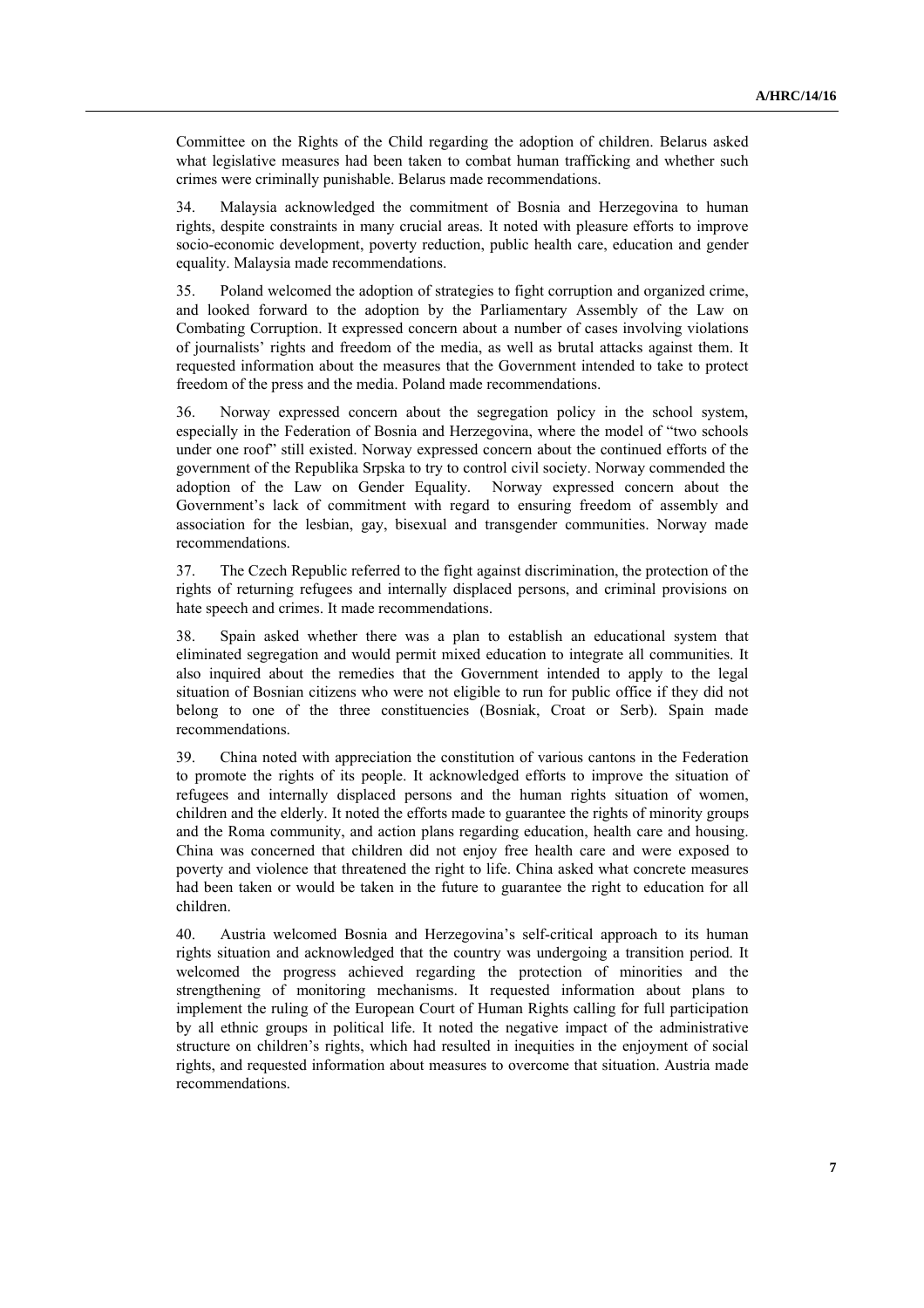41. Canada welcomed the decision to send the strategy for the implementation of annex VII of the Dayton Peace Agreement into the parliamentary procedures aimed at improving the lives of refugees, displaced persons and returnees. It expressed concern at reports that Bosnia and Herzegovina was a significant transit point for human trafficking. Canada noted that it was troubled by reports of intimidation and violence against human rights defenders and other civil society actors. It also noted with dismay reports that some school administrators were coming under considerable political pressure in their attempts to remove segregation from schools. Canada made recommendations.

42. Brazil noted reports indicating that many of those living in conditions of displacement faced poor conditions. Brazil asked about the main challenge faced by the Government in supporting internally displaced persons and about the Government's plans to address the issue in the near future. Brazil also asked what kind of assistance and cooperation, if any, was needed by the Government. Bearing in mind that Committee on the Elimination of Discrimination against Women had highlighted the importance of reducing maternal mortality and of increased access to information and services regarding sexual and reproductive health, Brazil invited the Government to further enhance its gender policy to fill those gaps. It made recommendations.

43. Mexico welcomed the open manner in which human rights challenges were addressed in the national report. It appreciated that, notwithstanding the serious consequences posed by the armed conflict, the country showed a genuine commitment to improving the protection of human rights, especially those of vulnerable groups. It requested information about measures to ensure a universal civil registry that would guarantee the juridical recognition of minorities. Mexico made recommendations.

44. Pakistan welcomed the entry into force of the Law on Prohibition of Discrimination and requested further details about the upcoming law on the prohibition of all fascist and neo-fascist organizations and the use of their symbols. It appreciated knowing further details about the impact of the Communications Regulatory Agency. Pakistan made recommendations

45. Nigeria observed the various challenges hampering Bosnia and Herzegovina in continuing its socio-economic programmes, reforms and initiatives with a view to enhancing the protection and promotion of fundamental human rights and freedoms. Nigeria welcomed the establishment of various institutions and specialized agencies and the initiation of various programmes, strategies and reforms to promote and protect human rights, such as, inter alia, the establishment of the Human Rights Ombudsman and the Communication Regulatory Agency, the reform of the judiciary, and the creation of specialized agencies to promote the issues of women, children and persons. Nigeria made one recommendation.

46. Chile noted that the national report described several measures and policies adopted to enhance the promotion and protection of human rights in a complex post-conflict scenario. It acknowledged ongoing initiatives and achievements with regard to reconciliation, and encouraged Bosnia and Herzegovina to continue in that direction. Chile made recommendations.

47. Netherlands expressed its concern about the discriminatory nature of some of the articles in the Constitution, mentioning the fact that only Bosniaks, Croats and Serbs could be elected to the House of Peoples and the Presidency of Bosnia and Herzegovina. It also referred to concerns raised by the reported escalation in the number of assaults on human rights defenders, with the targets reportedly being campaigners for the rights of sexual minorities, activists against human trafficking, and members of non-governmental organizations and journalists investigating corruption and crime, as well as their family members. Netherlands also cited its concerns about the discrimination faced by lesbian,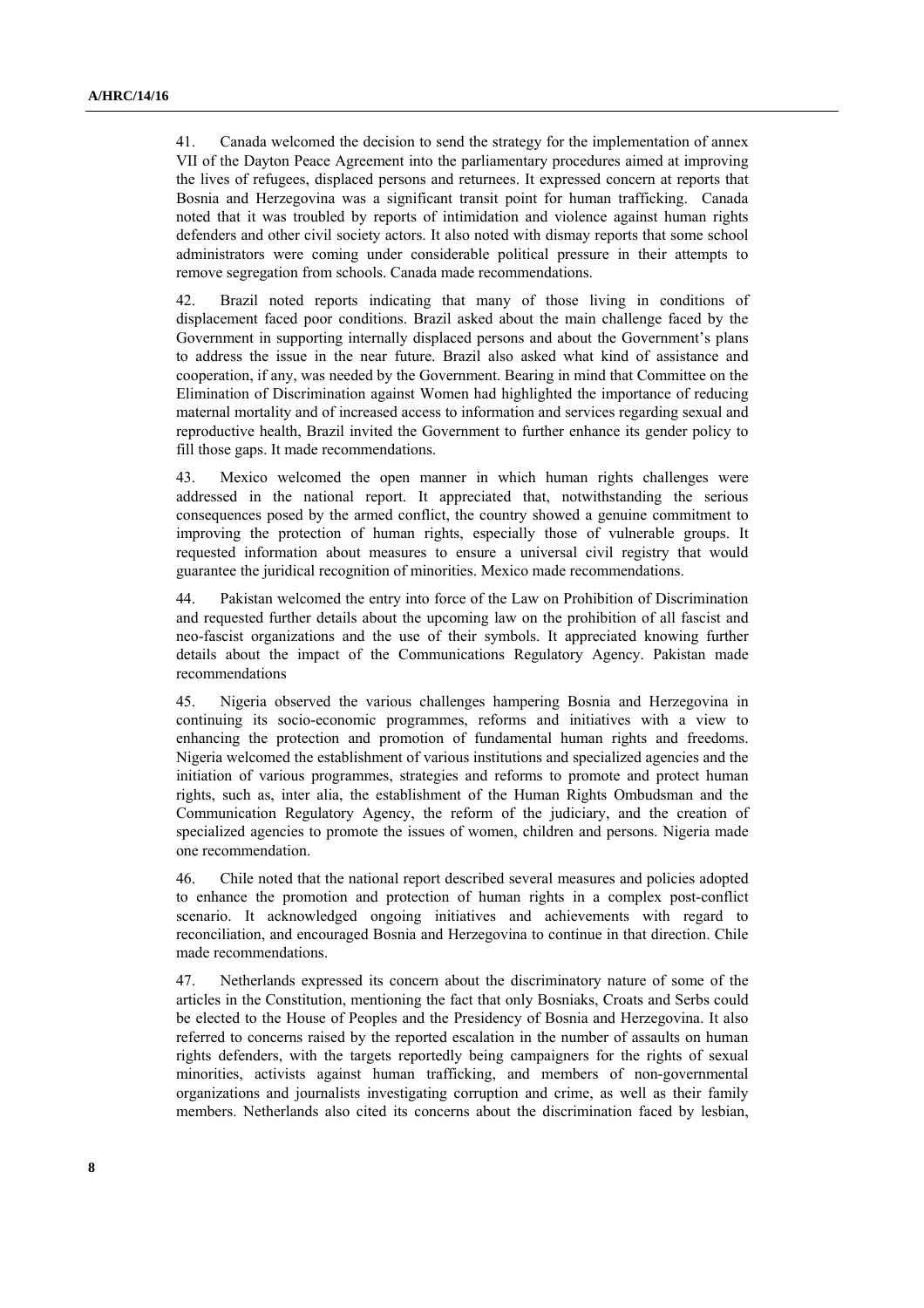gays, transgender and bisexual persons in practice and the fact that they were not treated equally under all laws. Finally, it mentioned the so-called "two schools under one roof" that had emerged after the war. Netherlands made recommendations

48. Finland appreciated the adoption of the Disability Policy by the Council of Ministers in 2008 and commended the Government for having established the legal framework in that area. Finland noted the fact that the same social protection was not guaranteed for all citizens throughout the country, and that the preferential treatment accorded war veterans in terms of social benefits had continued to affect other socially vulnerable groups. Finland asked a question about the measures taken to address the inadequacies in the social welfare system, in particular with regard to vulnerable people and persons with disabilities. It made recommendations.

49. Switzerland referred to discrimination, freedom of expression and transitional justice. It made recommendations.

50. Belgium expressed concerns about the physical violence, threats and intimidation to which human rights defenders were subject. As such attacks were rarely sanctioned, it requested information about the number of legal proceedings that had begun and verdicts pronounced in that area. It also referred to the worrisome situation of domestic and sexual violence against women. Belgium made recommendations

51. Sweden noted that the first cultural festival for lesbian, gay, bisexual and transgender people had been held in September 2008. However, Sweden expressed concern at the violence that had taken place at the festival, while noting that there had been no official condemnation by the authorities and that no one had been indicted or prosecuted to date. Sweden asked the Government to provide details about the measures it was taking to ensure the full enjoyment of human rights, including freedom of assembly and association and of lesbian, gay, bisexual and transgender persons, as well as about whether it would be willing to condemn attacks on such persons. Sweden also asked the Government if it could comment about the process of legalizing gay marriages. Sweden also noted that the right to freedom of expression had not always been fully implemented and asked about the measures taken to ensure full respect for freedom of expression.

52. Serbia noted with appreciation that the national report had been prepared in broad consultation with national stakeholders. It stated that resolving the problems of refugees and internally displaced persons was a common goal for Bosnia and Herzegovina and Serbia, and encouraged Bosnian authorities to continue in their commitment to the Sarajevo Declaration. It offered its cooperation regarding reconciliation, including through the role of the International Criminal Tribunal for the Former Yugoslavia and domestic courts in individualizing responsibilities. It welcomed efforts to combat human trafficking and requested further information about that subject.

53. Reacting to questions raised by certain delegations and regarding the judgment of the European Court for Human Rights related to the constitutional provision that violated election rights, Bosnia and Herzegovina indicated that that provision was, in fact, a very successful attempt to stop the war and establish a kind of order that would guarantee peace. Today, no one questioned the need to harmonize the legislation, but problems had arisen with regard to how the Constitution should be amended, because there were several options.

54. The issue related to the so-called "Algerian group" had been largely resolved, in collaboration with the United States of America.

55. Concerning education in the judiciary, institutional preconditions had been established for the implementation of training programmes through the two judicial training centres and the training centre for civil servants.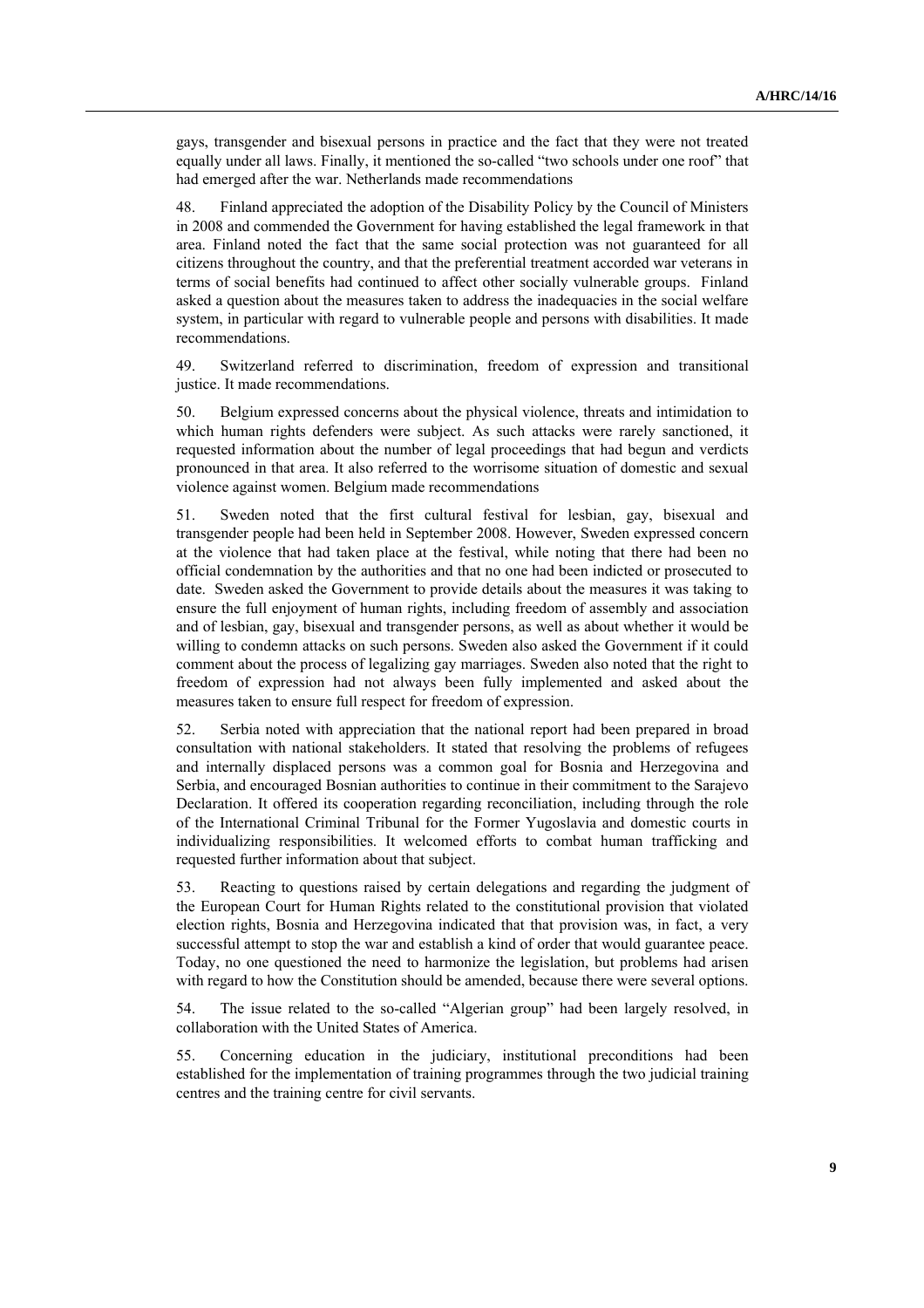56. Bosnia and Herzegovina thanked numerous donors that had helped the country to resolve the problem of mine clearance, which remained an enormous problem for the country and its populations.

57. The judiciary was fully independent when it came to the appointment or removal of judges. The country had a plan to resolve all war crimes cases within a reasonable period of time; there were 1,500 court cases, involving 10,000 suspects related to war crimes. The process of reforming the Criminal Code had been completed two months previous, and the issue related to harmonizing the definition of rape and sexual violence would be considered.

58. Bosnia and Herzegovina was deeply involved in the process of acceding to the European Union. Much work had been done to improve the judiciary and to build the administrative framework, but there were still areas in which efforts had to be consolidated. The representative of the entity Republic of Srpska stated that the Republic of Srpska respects freedom of expression, but that some of the media deviated from elementary responsibility towards the truth and the public. He stated that the Prime Minister of the Republic of Srpska had been attacked by an FTV journalist without any evidence and that the representatives of the Republic of Srpska in common State bodies were characterized as members of the Third Reich. There were omissions in the national report regarding the law on the termination of the Ombudsman of the Republic of Srpska. In fact, the law had been adopted by the National Assembly of the Republic of Srpska. Another fact that was not mentioned in the national report was that the Republic of Srpska had invested 40 million KM in the sustainable return of Srebrenica. Concerning minorities' rights, the capital of the Republic of Srpska, Banja Luka, had been given an award by the Council of Europe for social inclusion and for the status of national minorities.

59. The issue of hate speech and tolerance was very sensitive in Bosnia and Herzegovina; fortunately, there were several institutions to follow up on and monitor such cases.

60. Gender equality agencies at the State and Entities levels followed up on the implementation of the law on gender equality.

61. In acceding to the Roma Decade, Bosnia and Herzegovina had decided to take a serious step in developing a national system for the protection of the most vulnerable category of the population. Several civil society organizations, as well as Roma associations, were part of that project. The programme for the registration of Roma children at birth was ongoing, with the assistance of UNICEF. The country was currently preparing a national methodology to facilitate the monitoring of all cases involving discrimination, which included racially motivated incidents. In recent years, the courts had prosecuted at least 30 cases related to incitement or racial or ethnic intolerance.

62. The plan to combat violence against children had been identified as a successful strategy. There were similar programmes related to combating domestic violence and the trafficking in human beings. Specific actions were carried out to fight the phenomenon of children forced into street begging.

63. Regarding the recent events involving discrimination against sexual minorities, the Ministry of Human Rights and Refugees had been responding from the very beginning, seeking to ensure an effective end to any form of condemnation of differently oriented persons. Parliament would have to address the question of legalizing gay marriage. The law on the prohibition of discrimination set out an adequate approach to the prohibition of discrimination.

64. Very concrete action had been taken to tackle the problem of displacement. The revised national strategy for the implementation of annex VII of the Dayton Agreement had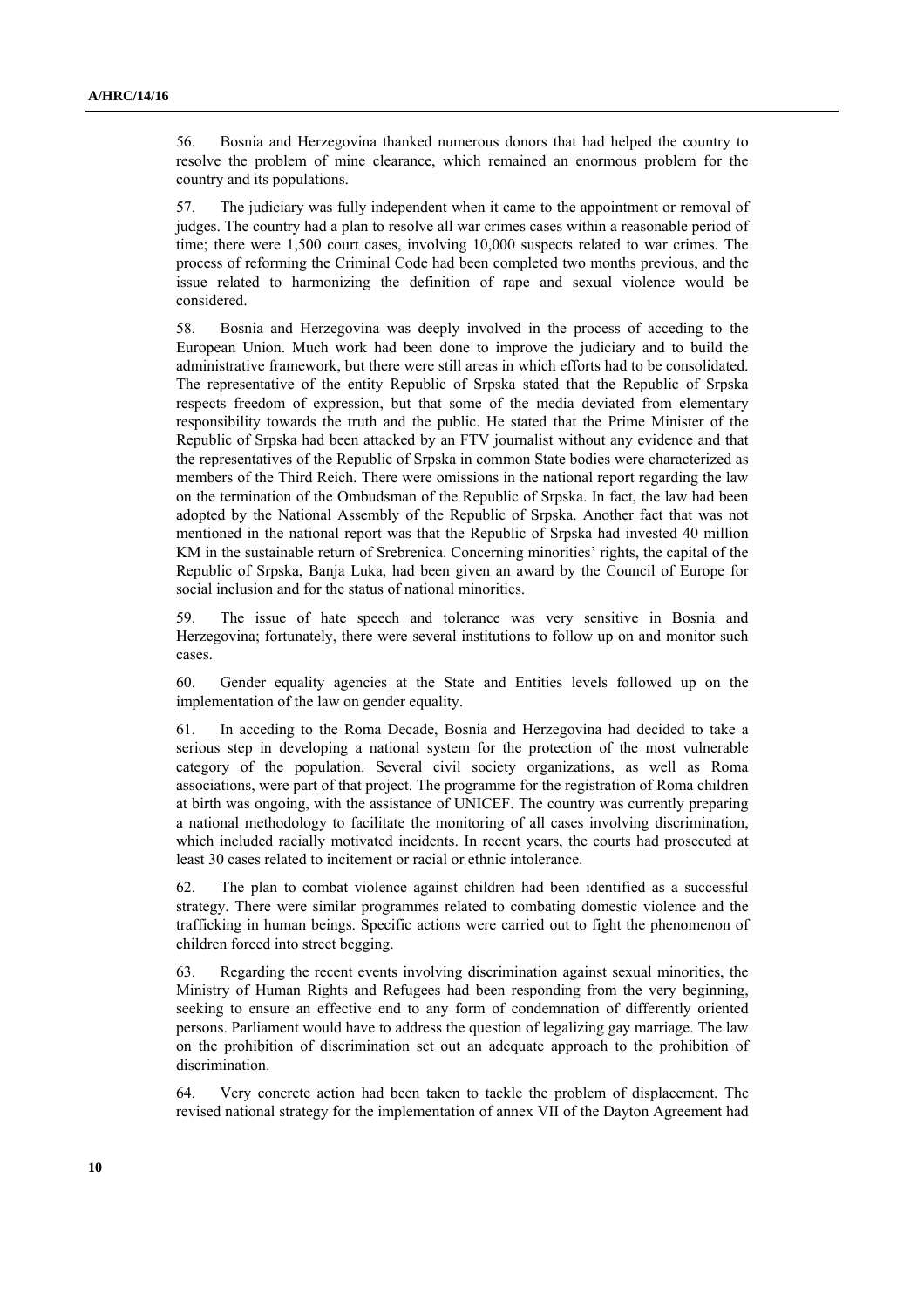been submitted to Parliament. It was a strategy providing for comprehensive solutions to unresolved issues related to the return of refugees and displaced persons. Considerable funds, approximately 17 millions euros annually, had been invested to address issues related to returnees. Since the Dayton Agreement had been concluded, the number of displaced persons had declined from 1.1 million to some 130,000. The country was determined to completely resolve that issue by 2014, through the implementation of several initiatives and the support of partners. Bosnia and Herzegovina was also committed to maintaining the Sarajevo Declaration.

65. Bosnia and Herzegovina had one of the best legal and regulatory frameworks in Europe concerning freedom of the media; what was missing was true implementation. There was a press code and a free help line. The priority was to develop an inclusive project to strengthen media freedom. In addition, the Communication Regulatory Agency was working for the protection of minors, in particular against violence on television. There was also a press council, with a self-regulatory body responsible for printed media.

66. The United States of America commended Bosnia and Herzegovina's commitment to good human rights practices. It expressed concern about the conditions in prison and detention centres, which were below international standards in several areas. It expressed concern about reports of ethnically motivated violence among inmates, particularly the formation of prison gangs based on ethnicity or region of origin. It also expressed concern that respect for religious freedom had been limited through selective legal enforcement and the indifference of some Government officials. It made recommendations.

67. Germany commended the Government on the improvements made in recent years in the area of human rights. Germany asked about the measures taken to improve the exercise of the freedom of expression and to enable human rights activists to carry out their mission. It expressed concern about the issue of impunity for crimes of sexual violence related to the armed conflict, as non-governmental organizations had noted the inadequate legal definition of such crimes, which had led to an insufficient legal framework and scant protection for witnesses, and that efforts to prosecute the perpetrators had not been completed to date. Germany asked for clarification regarding impunity for sexual violence. Germany also asked which measures had been undertaken to find a solution for the internally displaced, especially women and children, who were sometimes victims of internal trafficking or trafficking to other countries. Germany made recommendations.

68. Japan noted the multi-ethnic character of the population and efforts aimed at ethnic reconciliation. It requested information about measures to eliminate the practice of "two schools under one roof". Regarding the Roma, it also noted prevalent problems and hoped that further measures would be taken to improve the exercise of their social rights. It was concerned about the high number of internally displaced persons and about the fact that the Republic of Srpska had reduced its budget concerning refugees and the internally displaced. Japan made one recommendation.

69. The United Kingdom of Great Britain and Northern Ireland noted that further work was necessary to strengthen the Ombudsman office at the State level and that the current situation continued to impede the implementation of human rights legislation. It regretted the fact that Bosnian authorities were unable to agree on an extension to the mandates of international judges and prosecutors. It requested information about how the authorities planned to address the outstanding cases of 10,000 to 16,000 untried war criminals. The United Kingdom expressed its concern at the current Constitution, which was in breach of the European Convention on Human Rights, as it discriminated against minority groups. It made recommendations.

70. Jordan commended the establishment of the Human Rights Ombudsman and the adoption of various laws seeking to ensure effective protection, such as the Law on the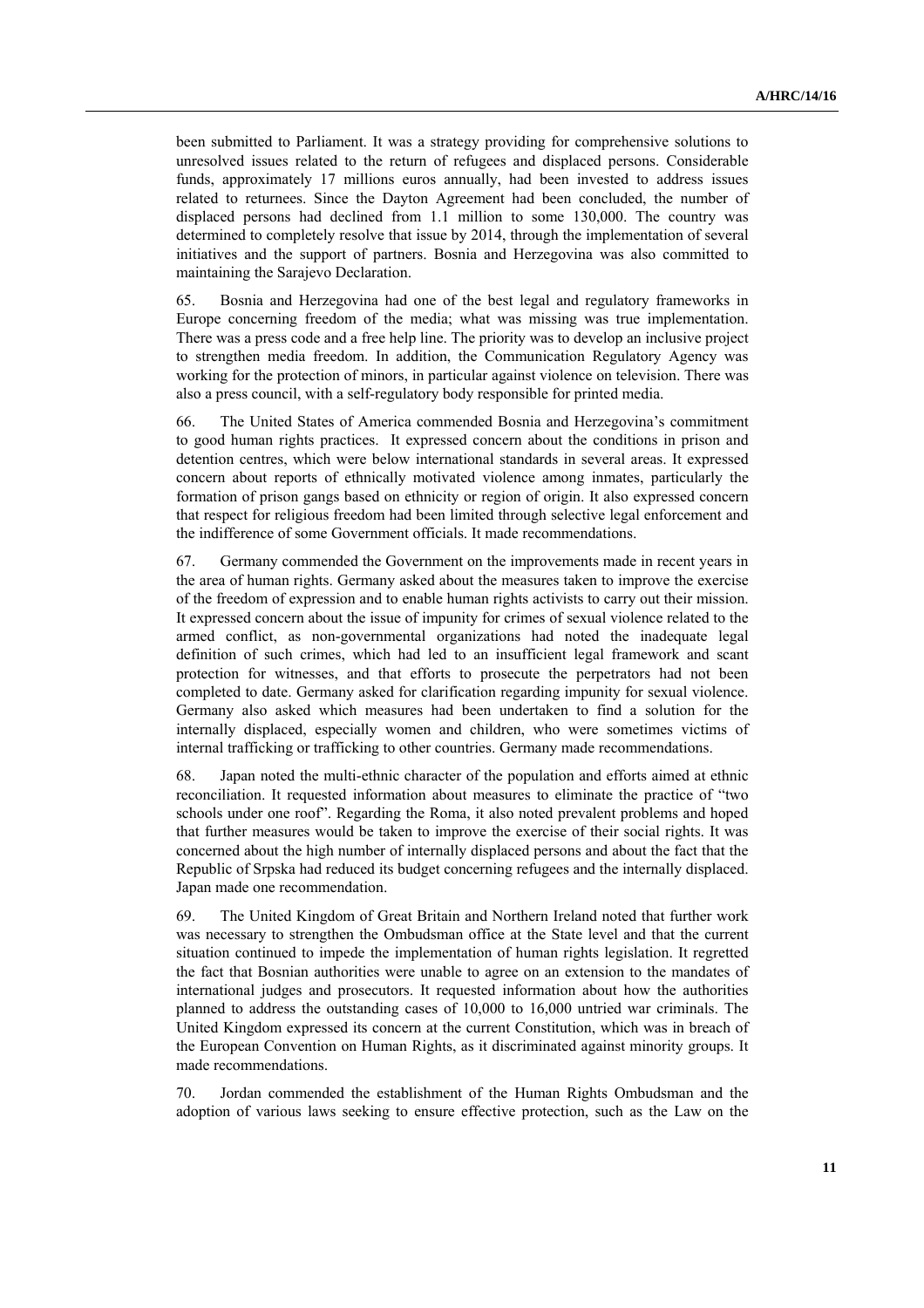Protection of National Minorities; the Law on Basis of Social Protection, Protection of Civilian Victims of War and Protection of Families with Children; and the Law on Protection from Family Violence. It made recommendations.

71. Kazakhstan acknowledged improvements in the situation of refugees, internally displaced persons and other vulnerable groups. It encouraged the Government to redouble its efforts to improve the situation of those groups. It acknowledged underlying challenges, such as a lack of financial resources, to the full implementation of social and economic rights. It welcomed the ratification of core human rights treaties, as well as the adoption of the law on minorities. Kazakhstan made recommendations.

72. Turkey referred to the Law against Discrimination, adopted in 2009, and requested further information about it. It also asked about the new mechanism for collecting and monitoring data related to human rights, as one of Bosnia and Herzegovina's priority objectives. It inquired about the Plan of Action 2010-2015 to promote the full participation of persons with disabilities in society.

73. Bearing in mind the need to integrate persons with special needs into social life, Ukraine asked the Government to elaborate about the measures being undertaken in that respect. Ukraine asked two further questions about the decision of the European Court of Human Rights, issued on 22 December 2009, which held that the Constitution discriminated against minorities. Ukraine made recommendations.

74. Latvia noted with satisfaction the fact that human rights and fundamental rights were guaranteed under the Constitution, as well as the high level of the ratification of core human rights treaties and the good level of cooperation with special procedures. It made one recommendation.

75. Hungary posed three questions: the first regarded the specific achievements accomplished thus far in developing a relevant action plan after joining the Decade of Roma Inclusion (2005-2015); the second concerned the positive results produced by the mechanisms established to prevent gender-based discrimination; and the third related to the success of Bosnia and Herzegovina in promoting reconciliation among war victims.

76. The Russian Federation noted with appreciation the readiness of all parties in the country to eliminate the shortcomings referred to in the judgment of the European Court of Human Rights on a case concerning discriminatory provisions of the Dayton Agreement. It noted that solutions regarding that issue should be found by Bosnians and within the Dayton Procedures. While the presence of internationals in the judiciary might have been justified in the early stages, the Russian Federation considered that all the authority within the justice system needs to be transferred to the Bosnians.

77. Italy noted ongoing challenges, mainly arising from persistent ethnic and religious tensions. It commended the continued cooperation of Bosnia and Herzegovina with the International Criminal Tribunal for the Former Yugoslavia and the adoption of a national war crimes strategy. Italy made recommendations.

78. Montenegro commended the commitment to the promotion and protection of human rights and fundamental freedoms set out in chapter 5 of the national report.

79. The Libyan Arab Jamahiriya commended Bosnia and Herzegovina for having adopted various strategies and national plans to enhance the promotion and protection of children's rights. It made one recommendation.

80. Slovakia noted the commitment of Bosnia and Herzegovina to contributing to the promotion of human rights in the country, with a particular focus on building confidence among its communities.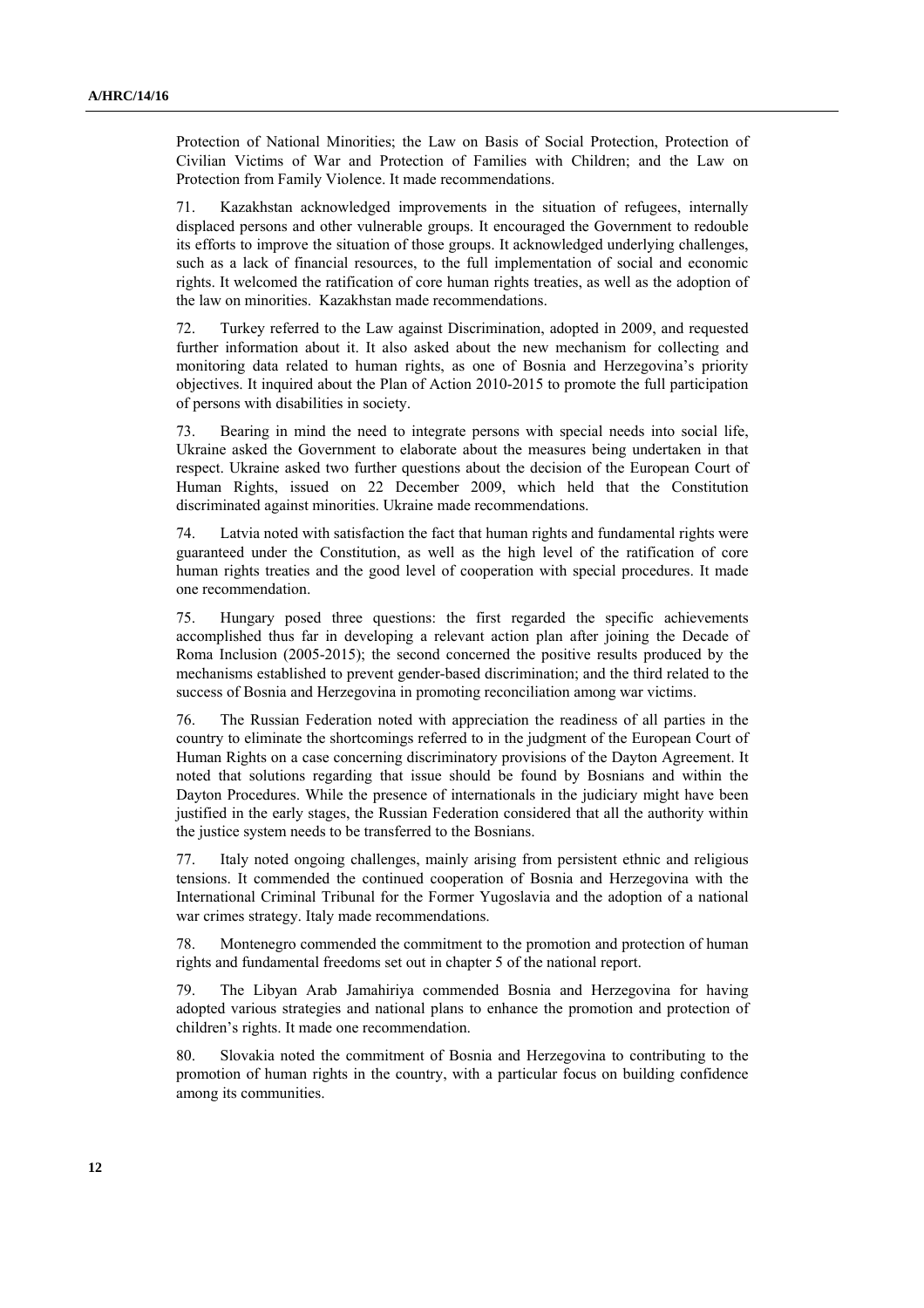81. Australia welcomed the Government's progress in the prohibition of discrimination and on gender issues. Australia noted with concern reports of political pressure and criticism related to the work of judges and prosecutors, particularly those in the Court of Bosnia and Herzegovina and the Prosecutor's Office, which addressed the most sensitive cases. Australia also noted with concern the failure of authorities to provide adequate institutional support services for witnesses and victims of war crimes cases in courts. Australia made recommendations.

82. Albania welcomed the commitment to combating domestic violence and the adoption of a national plan to that end. While noting that the principle of gender equality was guaranteed in law, it was concerned about the lack of equitable representation of women in the political, social and economic life of the country. It made one recommendation.

83. The former Yugoslav Republic of Macedonia asked about the current state of affairs regarding children's health and education, more specifically the child victims of antipersonnel landmines. It welcomed further details about the process of implementing the National Strategy for Combating Violence against Children (2007-2010), the National Strategy on Early Child Development, the Mine Action Strategy and the Strategy on Inclusion of Children with Special Needs. It inquired about the fight against child trafficking and child pornography and about the prohibition of corporal punishment at home and in institutions.

84. Croatia commended the adoption of several strategic documents in the areas of combating domestic violence, combating trafficking and illegal migration and, notably, the accession to the Decade of Roma Inclusion 2005-2015. Croatia noted that gender equality principles must be much more visible in order to eliminate discrimination against women and to include them in the political, social and economic processes in the country. Croatia expressed concern that internally displaced persons remained a significant problem and called on authorities to appropriately address that problem, especially with regard to Roma children.

85. Egypt commended the adoption of plans and programmes to ensure the more effective prevention of discrimination against women, such as the Gender Action Plan and the action plan for combating domestic violence; plans and programmes to combat human trafficking; and the adoption and implementation of plans and programmes to improve children's rights. It welcomed the ratification of the Convention on the Rights of Persons with Disabilities and the drafting of an action plan for promoting their participation in society. Egypt made recommendations.

86. Argentina noted the cooperation of Bosnia and Herzegovina with the International Criminal Tribunal for the Former Yugoslavia and its continued efforts to maintain that cooperation. Argentina referred to the written questions submitted prior to the interactive dialogue regarding children, women and the protection of minorities. It also mentioned the reports concerning discrimination against the Roma. Argentina made recommendations.

87. Qatar expressed satisfaction at the progress made through the constitutional and legislative protection of human rights and expressed appreciation for the fact that its legislation had been brought into conformity with the international human rights law set out in the instruments to which it had acceded, especially with regard to refugees, displaced persons, asylum seekers, women and ethnic minorities. It noted the efforts to eliminate discrimination and to guarantee the right to education. It made recommendations.

88. Israel acknowledged the efforts made by Bosnia and Herzegovina to improve the human rights situation in the context of the post-war transition. It applauded steps taken to combat discrimination through the adoption of a law on minority rights, under which all 17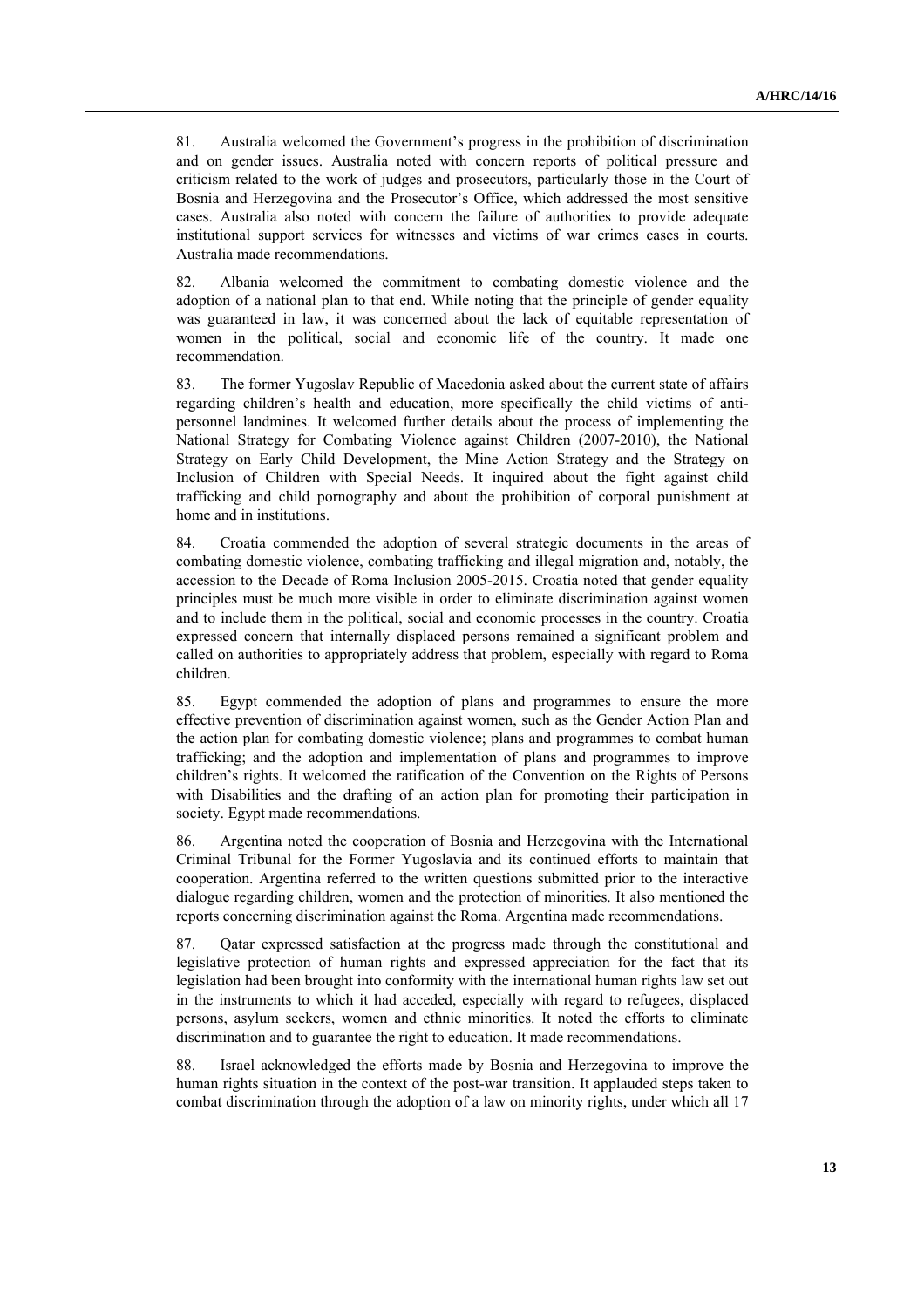minorities were recognized, as well as its efforts to incorporate the Roma population into society. Israel made recommendations.

89. In concluding remarks, Bosnia and Herzegovina indicated that it would intensify its efforts to initiate and implement effective activities to resolve the problems noted by the Working Group. The delegation emphasized that Bosnia and Herzegovina was committed to its accession to Euro-Atlantic integration processes, which were aimed at fulfilling conditions for accession to the European Union. Those processes also led to stronger institutions and greater capacity to ensure the full observance of human rights and fundamental freedoms for all the citizens of Bosnia and Herzegovina and all residing therein.

## **II. Conclusions and/or recommendations**

**90. The following recommendations will be examined by Bosnia and Herzegovina, which will provide responses in due course, but no later than the fourteenth session of the Human Rights Council, to be held in June 2010. The responses made by Bosnia and Herzegovina to the recommendations will be included in the outcome report adopted by the Council at its fourteenth session.** 

**1. To sign and ratify the Convention on the Rights of Persons with Disabilities and the Optional Protocol to ICESCR, and to ratify the International Convention for the Protection of All Persons from Enforced Disappearance (Spain);** 

**2. To ratify the Convention on the Rights of Persons with Disabilities (Mexico);** 

**3. To consider ratifying the International Convention for the Protection of All Persons from Enforced Disappearance, to and accept the competence of the relevant committee (Argentina);** 

**4. To sign and ratify the Convention on the Rights of the Persons with Disabilities (Argentina);** 

**5. To ratify the Convention on the Rights of Persons with Disabilities (Qatar);** 

**6. To implement the Optional Protocol to the Convention on the Rights of the Child on the sale of children, child prostitution and child pornography, and to incorporate it into the criminal justice system (Qatar);** 

**7. To amend the criminal code in order to include the definition of sexual violence, in accordance with international standards (Spain);** 

**8. To expedite its efforts to adopt the law on the prohibition of all fascist and neo-fascist organizations and the use of their symbols (Pakistan);** 

**9. To take further activities to improve the situation of the State-level Ombudsmen (Slovenia);** 

**10. To provide to the Ombudsman the material support necessary to ensure its effectiveness and independence (Poland);** 

**11. To strengthen the capacity and improve effectiveness of the State-level human rights Ombudsman, ensuring adherence to the Paris Principles (United Kingdom of Great Britain and Northern Ireland);**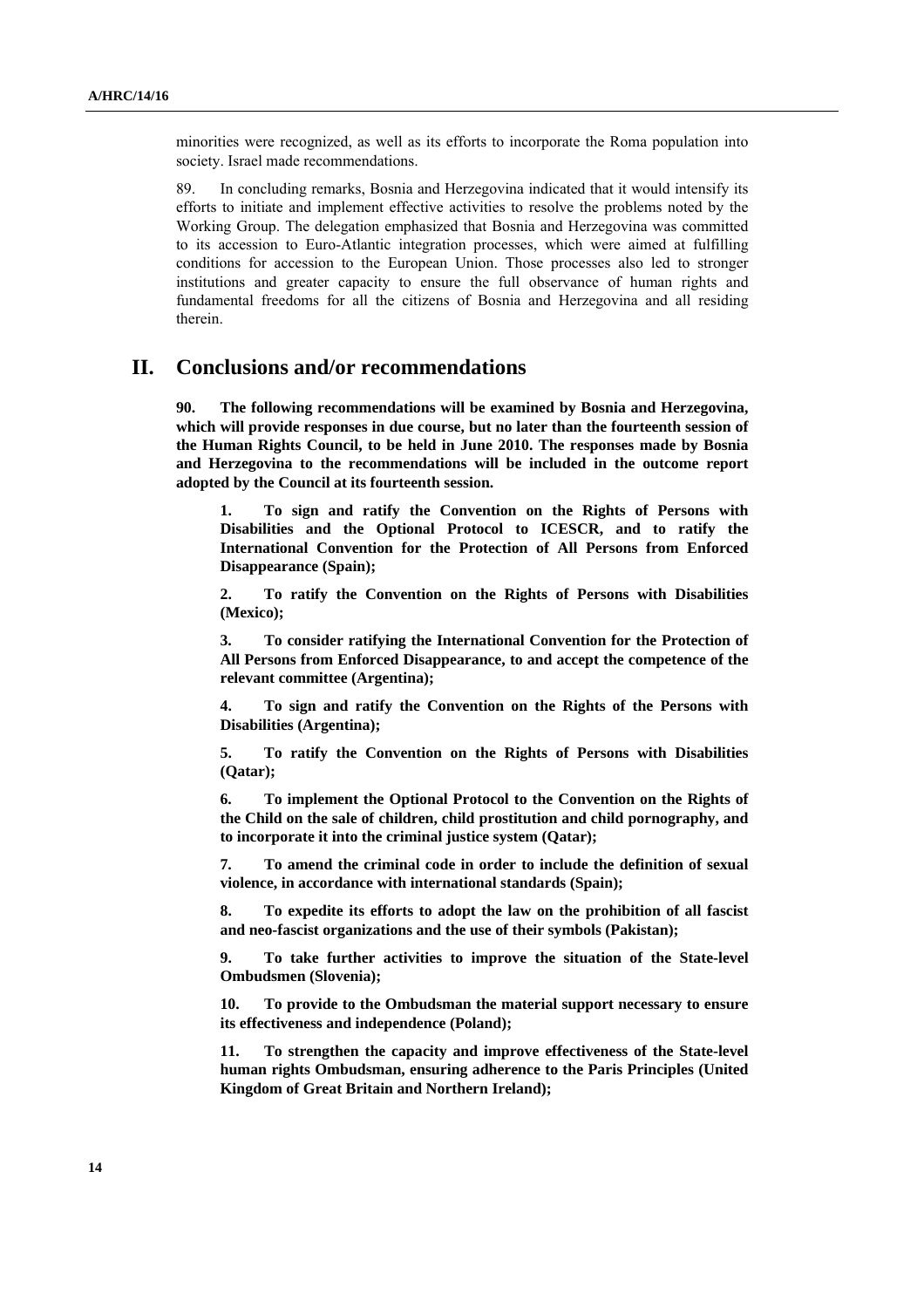**12. To consider in a timely manner the establishment of a national human rights institution, with accreditation status granted by the Intentional Coordinating Committee of National Institutions for the Promotion and Protection of Human Rights (Slovakia);** 

**13. To take the measures necessary to accelerate the unification of the three national human rights institutions, which should have been completed at the end of 2006, in order to help avoid fragmented policies and administrative structures that hinder the fulfilment of human rights (Mexico);** 

**14. To strengthen the role of and provide the necessary resources to the National Council of Children (Austria);** 

**15. To strengthen the competence of the Communications Regulatory Agency to reduce the risk of inciting ethnic or religious hatred (Pakistan);** 

**16. To appoint a new Board and Director General of the Communications Regulatory Authority (Italy);** 

**17. To expedite the establishment of its National Preventive Mechanism, in keeping with its obligations under the Optional Protocol to the United Nations Convention against Torture (United Kingdom);** 

**18. To continue to strengthen its institutional mechanisms for the protection of human rights and freedoms (Egypt);** 

**19. To intensify efforts to harmonize its national legislation with international standards, including by providing more training for judicial and law enforcement officials for the effective application of international standards (Malaysia);** 

**20. To establish a comprehensive witness protection scheme for cases involving war crimes, with sufficient safeguards including a identity protection system and psychological support (Spain);** 

**21. To continue to strengthen, through concrete steps, national unity, tolerance and the peaceful coexistence of representatives of various nationalities and religious groups (Kazakhstan);** 

**22. To develop a multi-ethnic learning environment in schools, aimed at reconciliation among ethnic groups (Italy);** 

**23. To intensify its efforts to progressively implement the recommendations of the Committee on the Rights of the Child, in collaboration with the relevant United Nations agencies (Morocco);** 

**24. To implement the recommendation of the Committee on the Rights of the Child to improve support for street children, in particular shelter, nutrition, health care and educational opportunities (Austria);** 

**25. To extend an open standing invitation to all special procedures (Spain);** 

**26. To extend an open and standing invitation to mandate holders of special procedures (Chile);** 

**27. To consider extending a standing invitation to special procedures (Jordan);** 

**28. To consider extending an open invitation to the Human Rights Council special procedures (Ukraine);**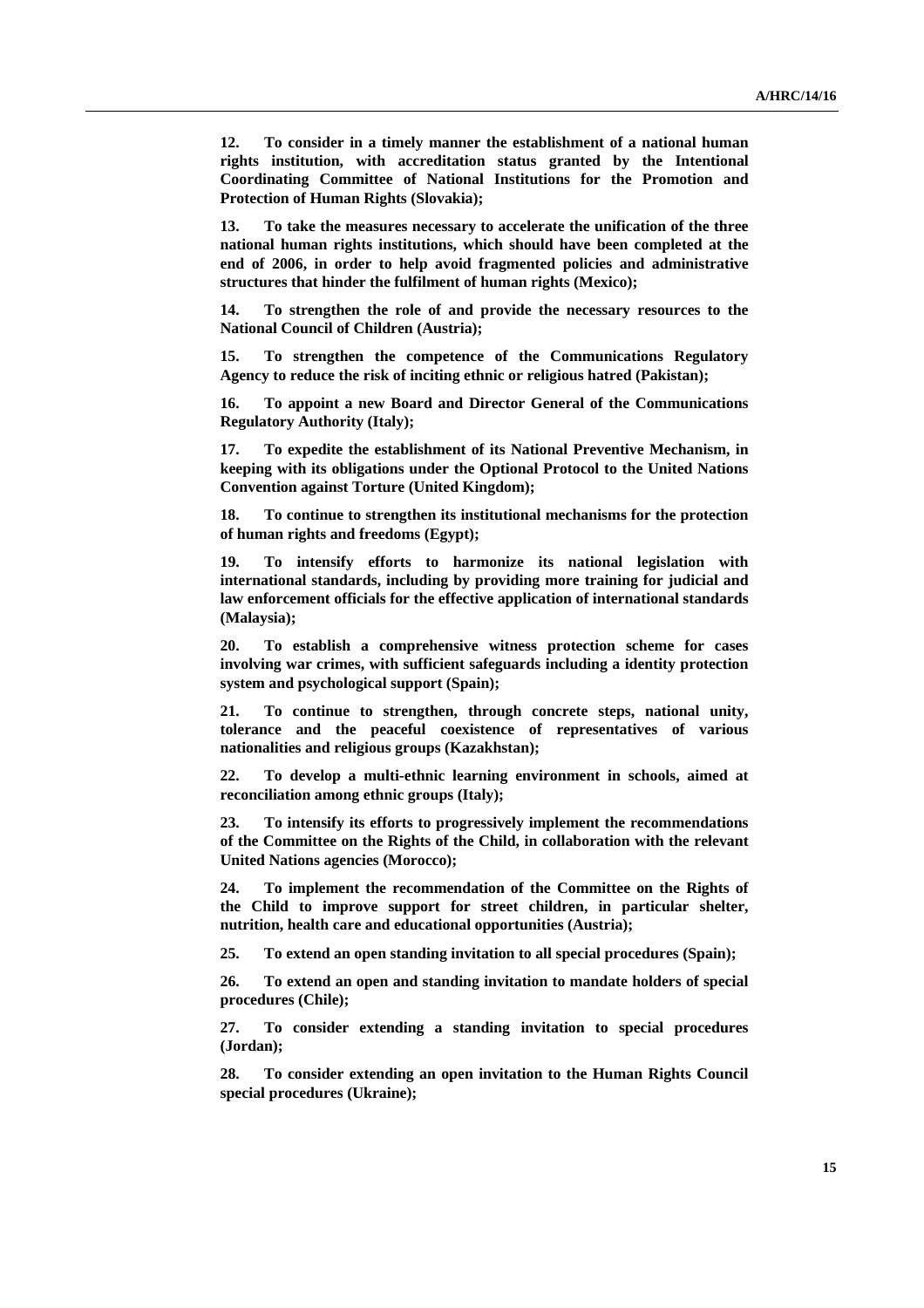**29. To extend a standing invitation to all special procedures of the Human Rights Council (Latvia);** 

**30. To continue its efforts to combat racial and ethnic discrimination, in particular through programmes promoting tolerance in public education (France);** 

**31. To eliminate discriminatory provisions from the Constitution; to adopt comprehensive anti-discrimination legislation including, inter alia, protection against discrimination based on sex or gender; to strengthen the protection of persons against statelessness; and to adopt measures to guarantee universal birth registration under all circumstances, including for Roma children (Czech Republic);** 

**32. To effectively regulate and implement the norms in force regarding the prohibition of discrimination on the basis of race, gender, disability or social condition (Argentina);** 

**33. To strictly apply criminal provisions on hate speech and hate crimes, and to conduct awareness-raising campaigns to promote tolerance (Czech Republic);** 

**34. To guarantee for everyone effective protection against all discrimination based on sexual orientation or gender identity, and to publicly condemn all acts of violence connected with such discrimination and prosecute those responsible (Switzerland);** 

**35. In keeping with CEDAW recommendations, to ensure that women have access to adequate health and social services, and to take a concrete step to reduce maternal mortality rates (Kazakhstan);** 

**36. To take measures to fulfil recommendations made by the Committees (CEDAW and CERD) in respect of the lack of measures aimed at eliminating discrimination against women (Ukraine);** 

**37. To take the measures necessary to improve the level of representation of women (Albania);** 

**38. To take further activities to improve the situation of women and to secure children's rights (Slovenia);** 

**39. To continue the implementation of comprehensive strategies aimed at the protection of children's rights (Belarus);** 

**40. To continue to enhance its efforts to take into account the needs of children, and to continue to take the measures necessary to guarantee children's rights in the field of social protection and education (Libyan Arab Jamahiriya);** 

**41. To intensify efforts to implement the country's international commitments, as well as the corresponding national strategies and plans of action regarding children's rights (Slovakia);** 

**42. To make efforts to do a way with imbalances in approaches to disability, depending on the geographic area and the cause of disability (Finland);** 

**43. To establish a Council for Persons with Disabilities in Bosnia and Herzegovina (Finland);**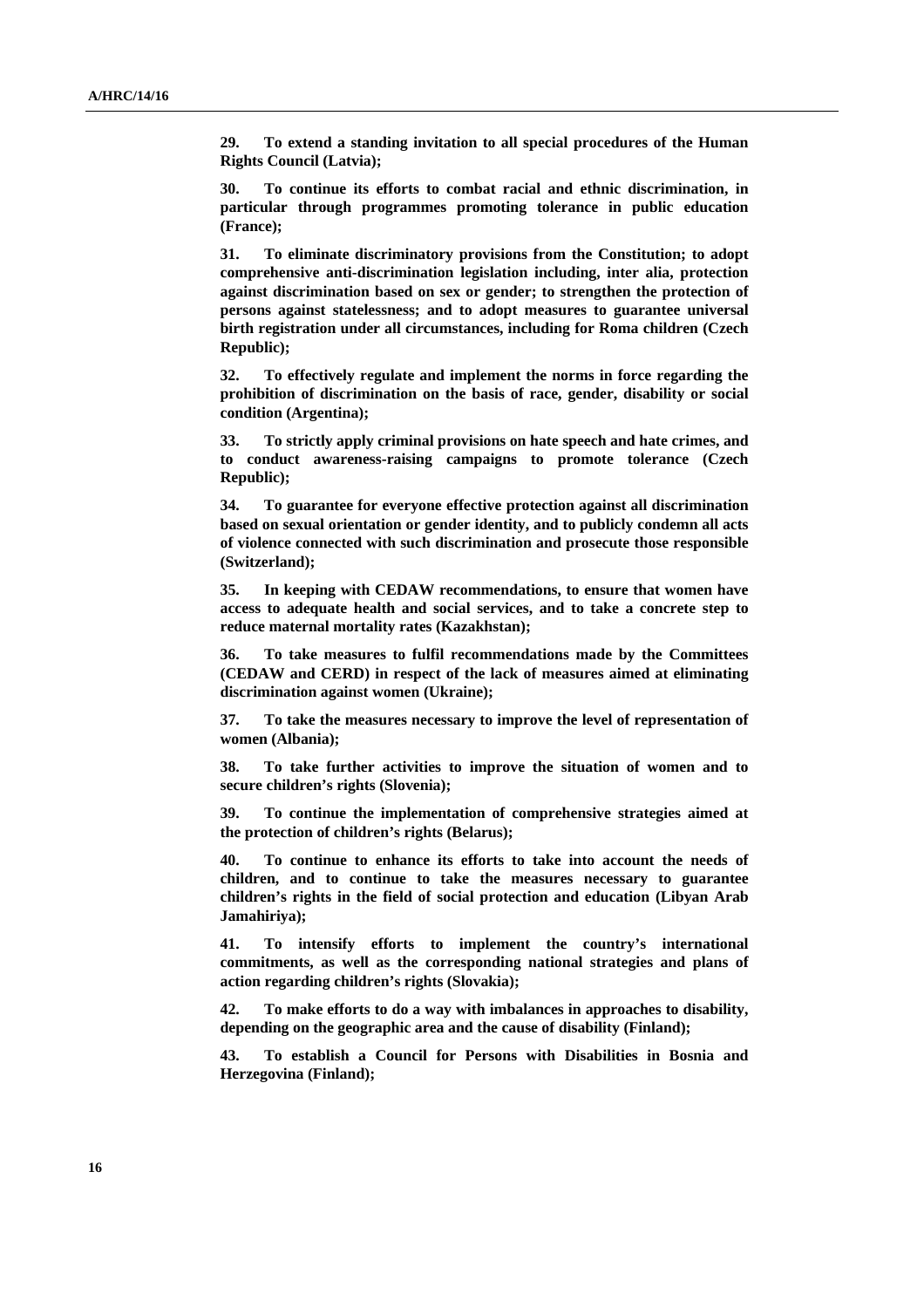**44. To adopt legislation to protect persons with physical disabilities to guarantee their well-being and their possible rehabilitation, without any kind of discrimination (Argentina);** 

**45. To proceed without delay in effectively implementing the law against discrimination adopted in 2009 (Switzerland);** 

**46. To take all steps necessary to remove ethnic segregation from schools, in order to encourage greater understanding among young people of different ethnicities (Canada);** 

**47. To end segregation in schools to ensure that one curriculum is taught to all children that promotes tolerance among the different ethnic groups in the country and appreciates their specificities (Netherlands);** 

**48. To take the measures necessary to combat discrimination based on sexual orientation or gender identity (France);** 

**49. To express a strong commitment to protecting and advocating the fundamental human rights of members of the lesbian, gay, bisexual and transgender communities as equal citizens, in keeping with the country's commitments to international conventions (Norway);** 

**50. To take all the measures necessary to ensure full respect for existing legislation for lesbians, gays, transsexuals and bisexuals (Netherlands);** 

**51. To amend laws that still contain provisions that discriminate against lesbians, gays, transsexuals and bisexuals (Netherlands);** 

**52. To (Republika Srpska) repeal the death penalty from its Constitution (United Kingdom);** 

**53. To eliminate the provision of the death penalty from the Constitution of the Republika Srpska (Italy);** 

**54. To consider a moratorium on the death penalty as a step towards its effective abolition (Argentina);** 

**55. To make the fight against violence against women a priority in its strategies, and to seek as much international assistance as needed in that regard (Morocco);** 

**56. To monitor the effective implementation of laws preventing violence against women (Belgium);** 

**57. To further invest in the fight against domestic violence by, inter alia, establishing shelters for victims and providing support to non-governmental organizations working in that field (Belgium);** 

**58. To put in place adequate channels for the reporting of child abuse, with a view to criminal persecution, and to provide physical and psychological assistance for the victims of such violence (Brazil);** 

**59. To fully implement the Gender Action Plan, to develop a more coordinated response to authorities, and to protect victims of domestic violence and provide them with adequate care (Australia);** 

**60. To strengthen its efforts in the fight against women trafficking, a phenomenon that remains of concern (France);** 

**61. To increase efforts to combat the trafficking in human beings, including through the development of international cooperation with interested**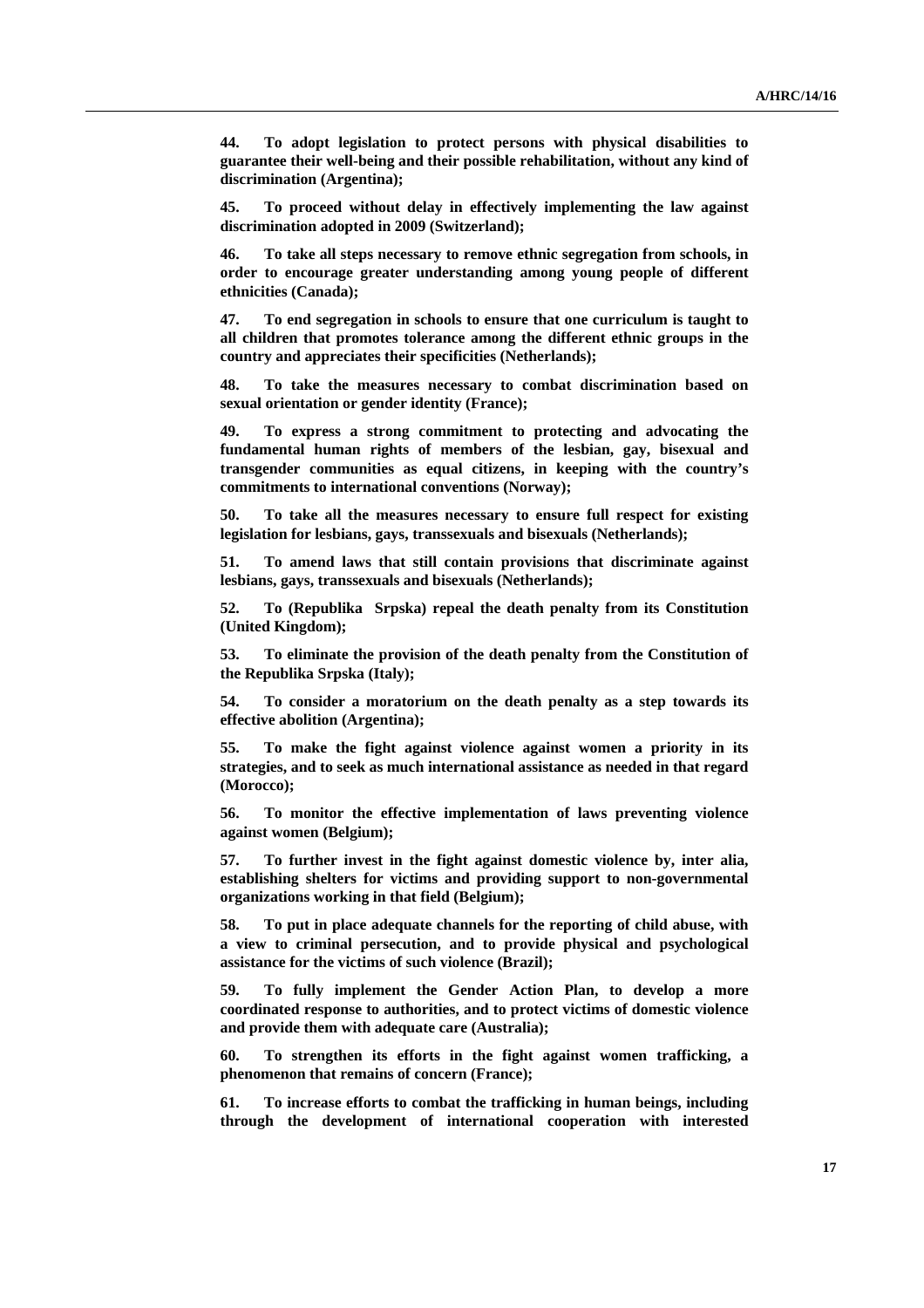**Governments, international organizations and non-governmental organizations (Belarus);** 

**62. To increase its policing capacity and enhance judicial reforms to enable it to better fight organized crime and human trafficking (Canada);** 

**63. To work on long-term preventive programmes targeting the trafficking of persons, especially women and children (Germany);** 

**64. To continue efforts to prevent internal trafficking and trafficking from the country to other countries, in accordance with the recommendation of the Special Rapporteur on the trafficking in persons, especially women and children (Kazakhstan);** 

**65. To put in place a national plan to effectively combat the trafficking in human persons, and to cooperate with neighboring countries (Qatar);** 

**66. To expand its efforts to establish and implement a sustainable and uniform system to assist in data retention, direct aid and assistance to victims in trafficking (Israel);** 

**67. To continue investigating crimes of sexual violence arising from the armed conflict, to prosecute those responsible and to provide reparations to victims (Chile);** 

**68. To develop support measures for women victims of sexual abuse committed during the war (Spain);** 

**69. To consider the possibility of seeking international assistance to eliminate anti-personnel mines (Algeria);** 

**70. To continue to carry out mine-awareness campaigns and undertake, as a priority, demining programmes to demine the approximately 30,000 minefields throughout the country, as well as lend psychological and social assistance to the children affected, as recommended by the Committee on the Rights of the Child (Israel);** 

**71. To further strengthen the law enforcement and judicial system in the effort to address impunity, and to prevent the incidence of trafficking and domestic violence, as well as the sexual abuse of women and girls (Malaysia);** 

**72. To increase its efforts to fight impunity for war crimes, in particular sexual violence, by, inter alia, including a definition of sexual violence in the criminal code (Austria);** 

**73. To adopt further measures to provide victims of war crimes with effective remedies, including improved access to and affordability of health services and the establishment of psycho-social support centres (Austria);** 

**74. To implement the reforms necessary to improve the effectiveness of the justice system in order to guarantee the right to a fair trial, in particular to guarantee court access for and adequate court utilization by linguistic minorities (Mexico);** 

**75. To conduct a standing information campaign to disseminate international obligations under international human rights law and international humanitarian law, and to intensify the training of law enforcement officials to ensure that they are aware of their obligation to apply in practice the principles of those international instruments (as acknowledged in the national report), with the assistance of OHCHR (Mexico);**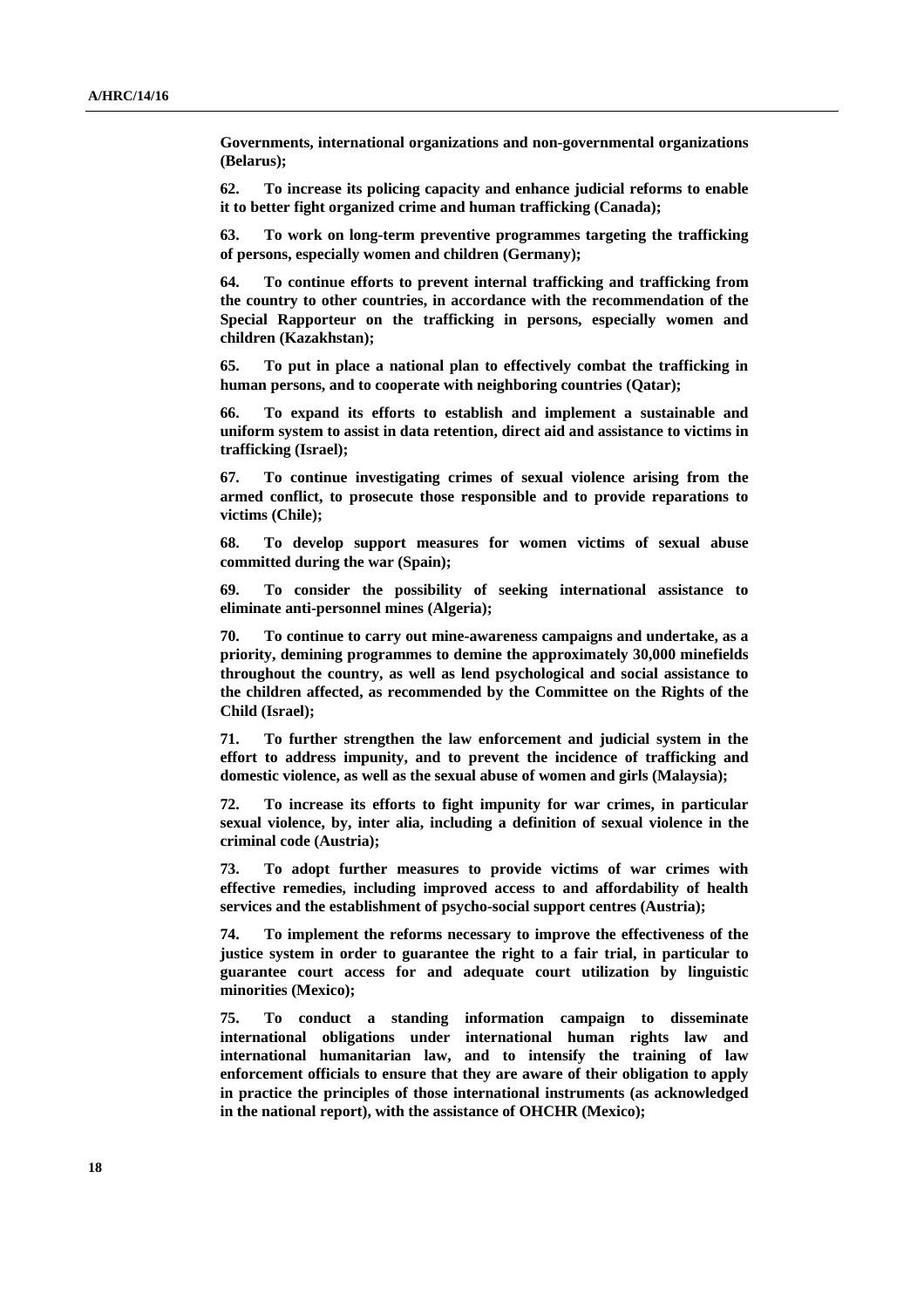**76. To continue its efforts to ensure the independence of the judiciary (Pakistan);** 

**77. To proceed to implement, as soon as possible and effectively, the national strategy regarding war crimes, and to formulate and adopt a national strategy regarding transitional justice (Switzerland);** 

**78. To improve training for police and detention centre personnel, and to modernize its facilities to meet the needs of all prisoners (United States of America);** 

**79. To improve weak administrative and judicial systems that pose obstacles to safeguarding the rights of members of religious minorities (United States of America);** 

**80. To continue the fight against impunity, and to provide justice for victims of crimes (Germany);** 

**81. To ensure that the relationship between the executive and the judiciary is based on mutual trust and respect for non-interference in their respective prerogatives and functions (Australia);** 

**82. To allocate the resources necessary to develop programmes for an effective witness support network (Australia);** 

**83. To consider making further efforts to train law enforcement officials, judges and police officers in the area of human rights (Egypt);** 

**84. To continue its efforts to combat corruption, in particular corruption involving law enforcement authorities (Poland);** 

**85. To intensify the existing efforts to protect religious freedom and freedom of expression (Italy);** 

**86. To intensify its efforts to ensure the full and unhindered exercise of the freedom of expression, particularly in the context of freedom of the press and the media (Poland);** 

**87. To take the measures necessary to ensure freedom of expression, promote diversity of opinion and prevent all interference with freedom of the press and, inter alia, systematically investigate aggression or threats against journalists and bring to justice those responsible (Switzerland);** 

**88. To (the government of the Republic of Srpska) effectively investigate and prosecute violations against human rights defenders (Norway);** 

**89. To forcefully denounce attacks against human rights defenders, and to ensure State authorities give human rights defenders legitimacy and recognition through supportive statements (Norway);** 

**90. To adopt appropriate measures to widely disseminate and ensure full observance of the Declaration on Human Rights Defenders (Norway);** 

**91. To continue adopting measures to guarantee the protection of human rights defenders (Chile);** 

**92. To ensure that all assaults on human rights defenders, journalists and members of their families are properly investigated and that perpetrators are brought to justice (Netherlands);**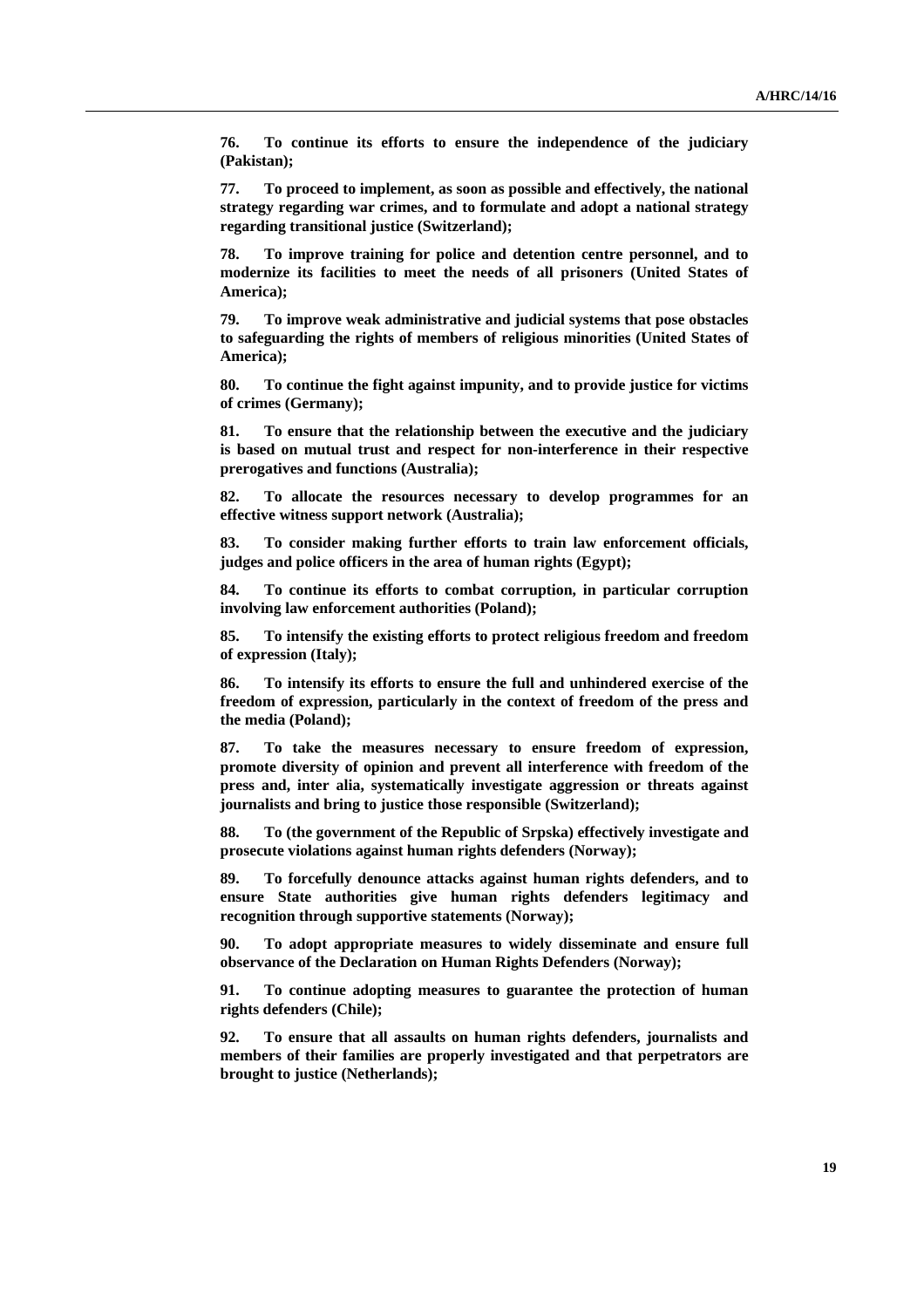**93. To create an appropriate legal framework to guarantee the rights of human rights defenders, and to ensure that violence, threats and intimidation against them will be prosecuted (Belgium);** 

**94. To ensure the protection of human rights defenders operating in the country, in accordance with the United Nations Declaration on Human Rights Defenders, to spare them intimidation and harassment (Slovakia);** 

**95. To improve the working conditions of human rights activists, to take all steps necessary to strengthen freedom of expression and freedom of the press and, in particular, to rigorously prosecute cases of intimidation against media representatives (Germany);** 

**96. To contribute to an atmosphere supportive of a free and vibrant civil society, including by ensuring positive public communication and enhanced police capacity to provide protection and conduct investigations (Canada);** 

**97. To fully investigate all allegations of intimidation and violence against civil society actors, and to prosecute those responsible (Canada);** 

**98. To undertake significant further activities to amend electoral legislation regarding the members of the Bosnia and Herzegovina Presidency and the delegates of the House of Peoples, to ensure full compliance with the European Convention on Human Rights (Slovenia);** 

**99. With regard to upcoming general elections and in accordance with the recent judgment of the European Court of Human Rights, to ensure that all citizens, without distinction as to their ethnic origin, are able to present themselves to the High Chamber of Parliament and the Presidency of the State (Switzerland);** 

**100. To amend the Constitution in keeping with the recent ruling by the European Court of Human Rights to recognize the equality of all citizens and prevent discrimination against minorities (United Kingdom);** 

**101. To move forward with constitutional reform, giving all peoples the equal right to run for elected office and the equal right to participation in the political system (Canada);** 

**102. To amend the Constitution and election laws to permit the members of communities other than the Bosniaks, Serbs and Croats to run for the Presidency or become members of the House of Peoples (Netherlands);** 

**103. To take the steps necessary to harmonize other legislation with the Gender Law in order to ensure women's access and participation in decisionmaking bodies (Norway);** 

**104. To accord special attention to the fight against unemployment and poverty, especially on behalf of vulnerable groups (Algeria);** 

**105. To redouble its efforts in the areas of wealth distribution and poverty eradication by allocating adequate human and financial resources to the vulnerable segments of society (Malaysia);** 

**106. To take measures to guarantee effective access for women and girls to information and services regarding sexual and reproductive health (Brazil);** 

**107. To continue its socio-economic programmes, reforms and initiatives with a view to enhancing the protection and promotion of fundamental human rights and freedoms (Nigeria);**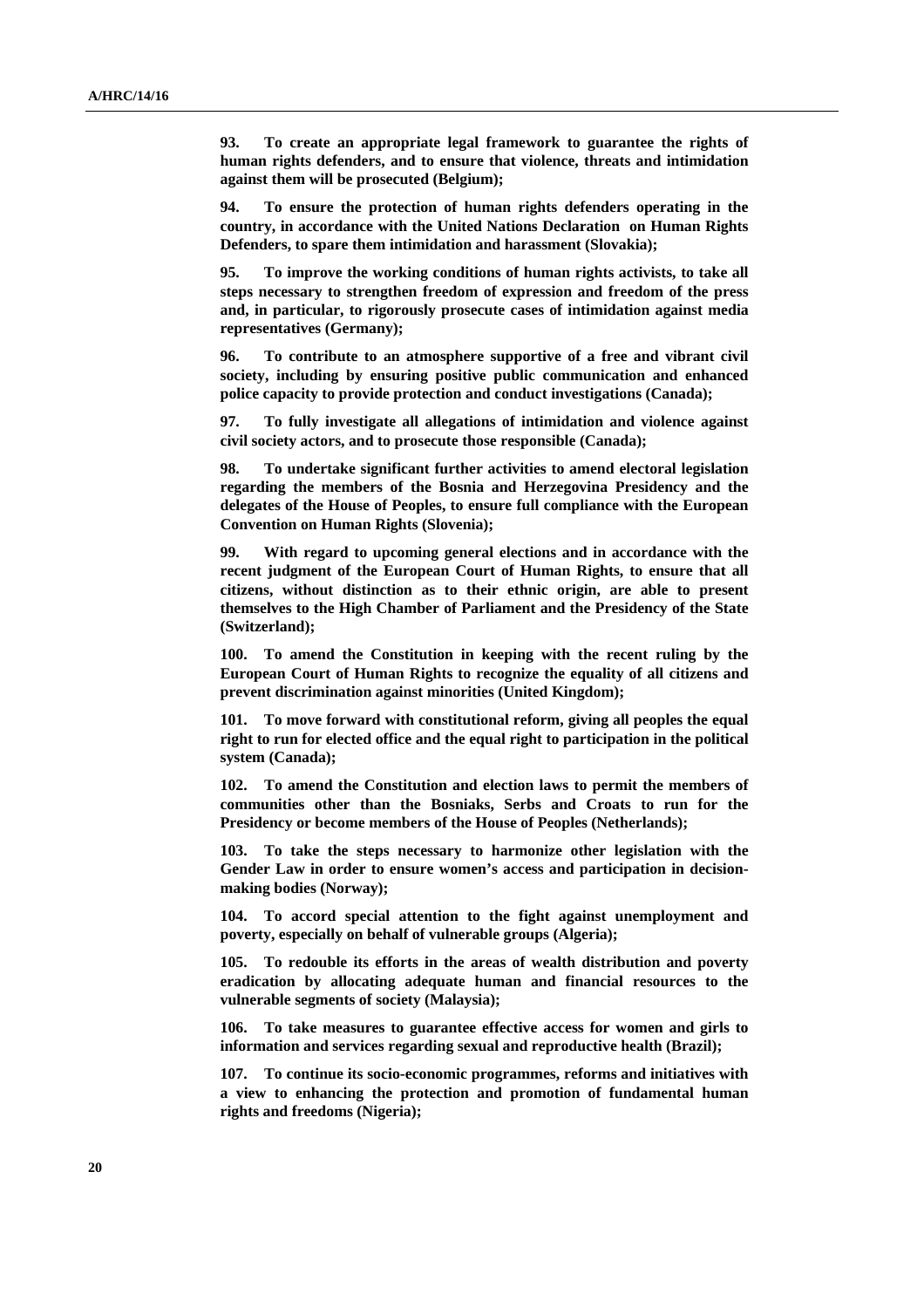**108. To continue to strengthen its activities to integrate persons with special needs into social life, bearing in mind that need (Ukraine);** 

**109. To take the steps necessary to resolve the problem of the fragmentation of the education system, including strengthening policy development and strategic planning, improving access to inclusive and high-quality education, promoting child participation, taking measures to prevent discrimination against and segregation of children, and promoting tolerance and respect for diversity in the education system (Norway);** 

**110. To enhance human rights education (Jordan);** 

**111. To continue to place priority on combating discrimination against ethnic minorities, in particular Roma, including by allocating sufficient resources to programmes to combat prejudice, and to establish monitoring mechanisms (Austria);** 

**112. To strengthen the Roma Council, and to ensure that the Council is consulted in connection with any process that has an impact on Roma rights (Austria);** 

**113. To take concrete measures to ensure that the Law on Protection of National Minorities will be effectively implemented, in order to overcome the social challenges facing the Roma people (Norway);** 

**114. To take the measures necessary to guarantee that the Roma ethnic minority has access to identity documentation, without mentioning their ethnic group (Argentina);** 

**115. To create and implement public information programmes to combat anti-Roma prejudice, as recommended by the Human Rights Committee, and to harmonize civil registration procedures, as indicated by the United Nations High Commissioner for Refugees (Israel);** 

**116. To review school curriculums to ensure that they are sensitive to the needs of minorities and promote human rights and pluralism (Canada);** 

**117. To re-enforce the promotion and protection of the civil and political rights and economic, social and cultural rights of persons who have returned to their regions of origin and are now minorities in those places (Switzerland);** 

**118. To ensure that measures are taken to accelerate the sustainable return of refugees and internally displaced persons to their places of origin, by improving their reception conditions (Algeria);** 

**119. To undertake further activities to improve the socio-economic integration of those who have returned (refugees and internally displaced persons) (Slovenia);** 

**120. To provide, as a matter of priority, support to ensure the sustainable return of refugees and internally displaced persons (Czech Republic);** 

**121. To intensify its efforts to ensure the sustainable return of returnees to their home communities, by ensuring their equal enjoyment of their social, economic and cultural rights, especially in the field of social protection, health care and education (Brazil);** 

**122. To take the steps necessary to ensure that all the victims of the conflict, including internally displaced persons, can receive appropriate assistance in order to prevent a further worsening of their human rights situation, as well as**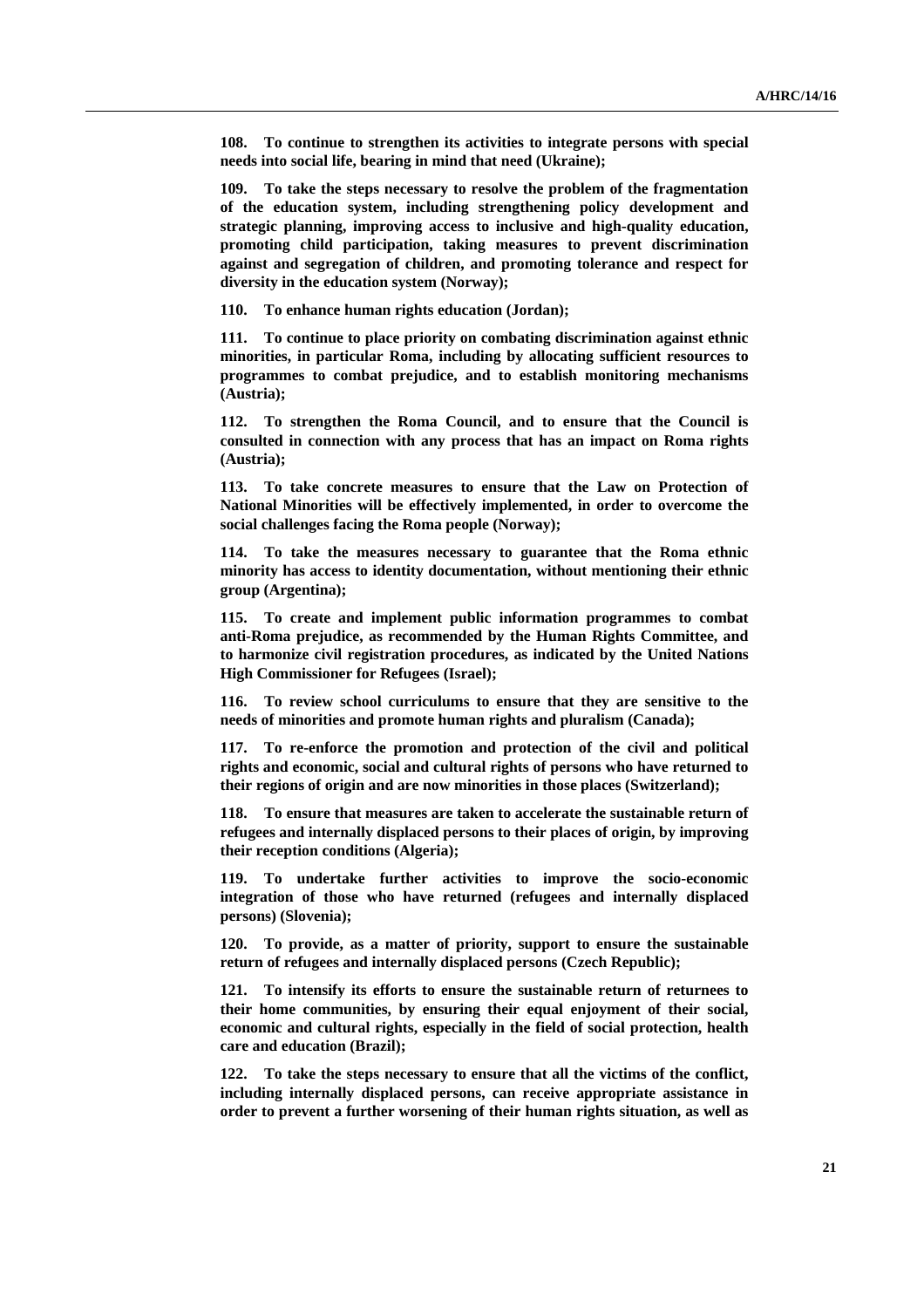**to create favourable conditions for the return of internally displaced persons to their places of origin (Japan);** 

**123. To strengthen cooperation with the international community and organizations in building capacity in crucial areas, including poverty eradication, justice administration, primary education and gender equality (Malaysia);** 

**124. To request and be extended all its assessed needs, including all possible technical, human and financial resources, to complement its efforts to strengthen the human rights infrastructure in accordance with its Constitution and international standards (Pakistan);** 

**125. To establish an effective and inclusive process to follow up on the recommendations resulting from the present review (Norway).** 

**91. All conclusions and/or recommendations set out in the present report reflect the positions of the submitting State(s) and/or the State under review. They should not be construed as endorsed by the Working Group as a whole.**